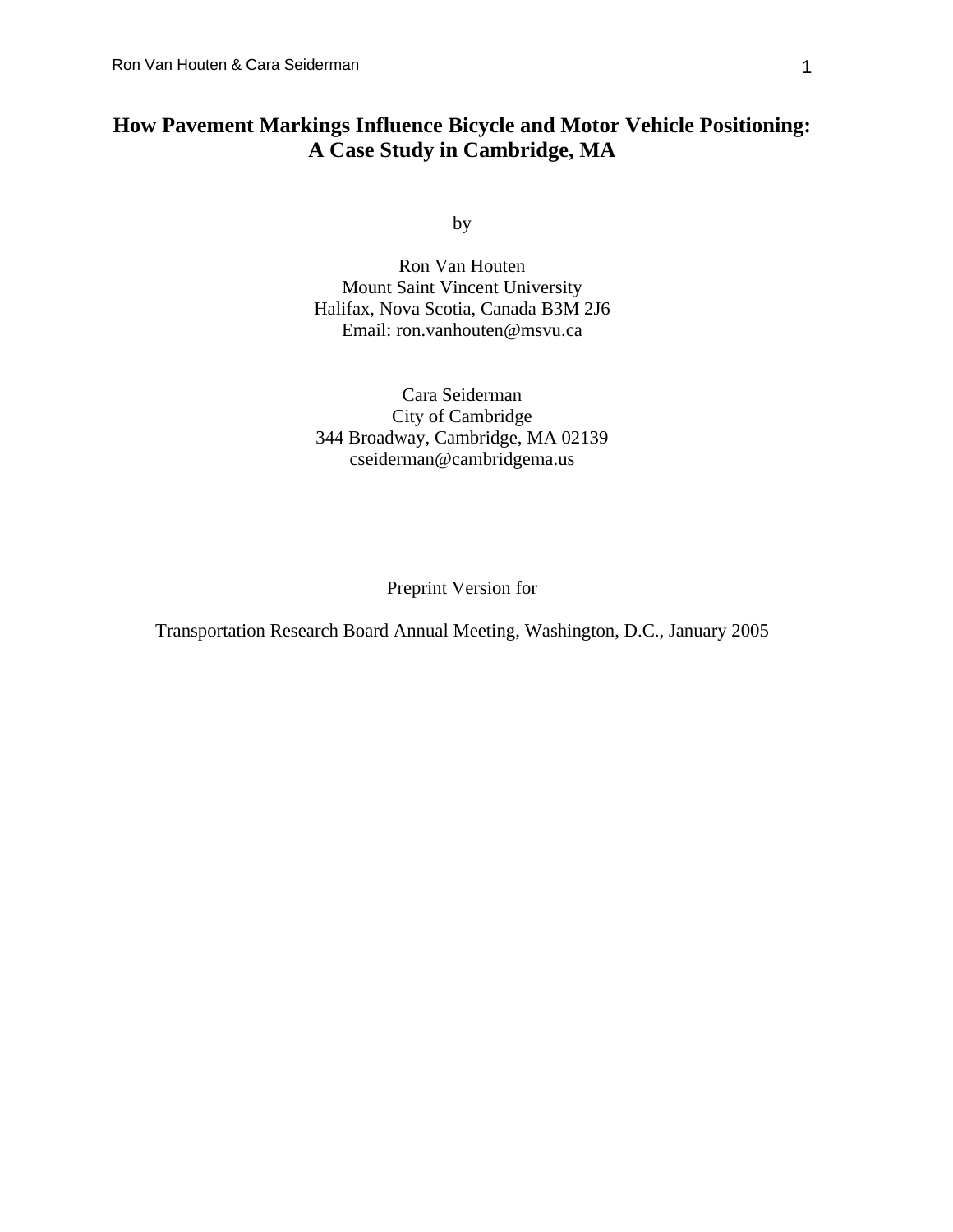# **ABSTRACT**

The purpose of this study was to determine how pavement markings influence bicyclist and motorist positioning, particularly how far bicyclists travel from parked cars. The research examined the effects of sequentially adding the component markings of a bike lane on a road (Hampshire St.) with on-street parking in the city of Cambridge, MA. Data measured were the distance cars parked from the curb, the distance bicyclists rode from the curb, and the distance traveling motor vehicles drove from the curb. The data on bicyclists and moving motor vehicles were gathered by videotape. The three pavement marking treatments – an edge line demarcating the travel lane, the edge line and bicycle symbols, and a full bike lane – were all effective at influencing bicyclists to ride farther away from parked cars than when no pavement markings were present.

The analysis examined the percentage of cyclists riding 9 and 10 feet out from the curb. These distances were used as benchmarks for how far cyclists should ride so as to be farther from the "door" zone of a parked car. All three treatments significantly increased the percentage of cyclists riding more than 9 and 10 feet from the curb. There was variation at the measurement sites near the signalized intersection vs. measurement sites near uncontrolled intersections, with higher increases near the signalized locations.

"Before" and "after" intercept surveys of cyclists and motorists were administered. Cyclists during baseline most often responded that the best way to improve bicycling on Hampshire St. was to add bike lanes. Cyclists also rated the full bike lane most favorably in the "after" survey. There was no change in comfort level rated on 5-point scale between baseline and the end of the study surveys. When motorists were asked what made them most aware of cyclists on the street, the most common response during the "before" condition was "nothing." In the "after" survey, the most common response was "the bike lane."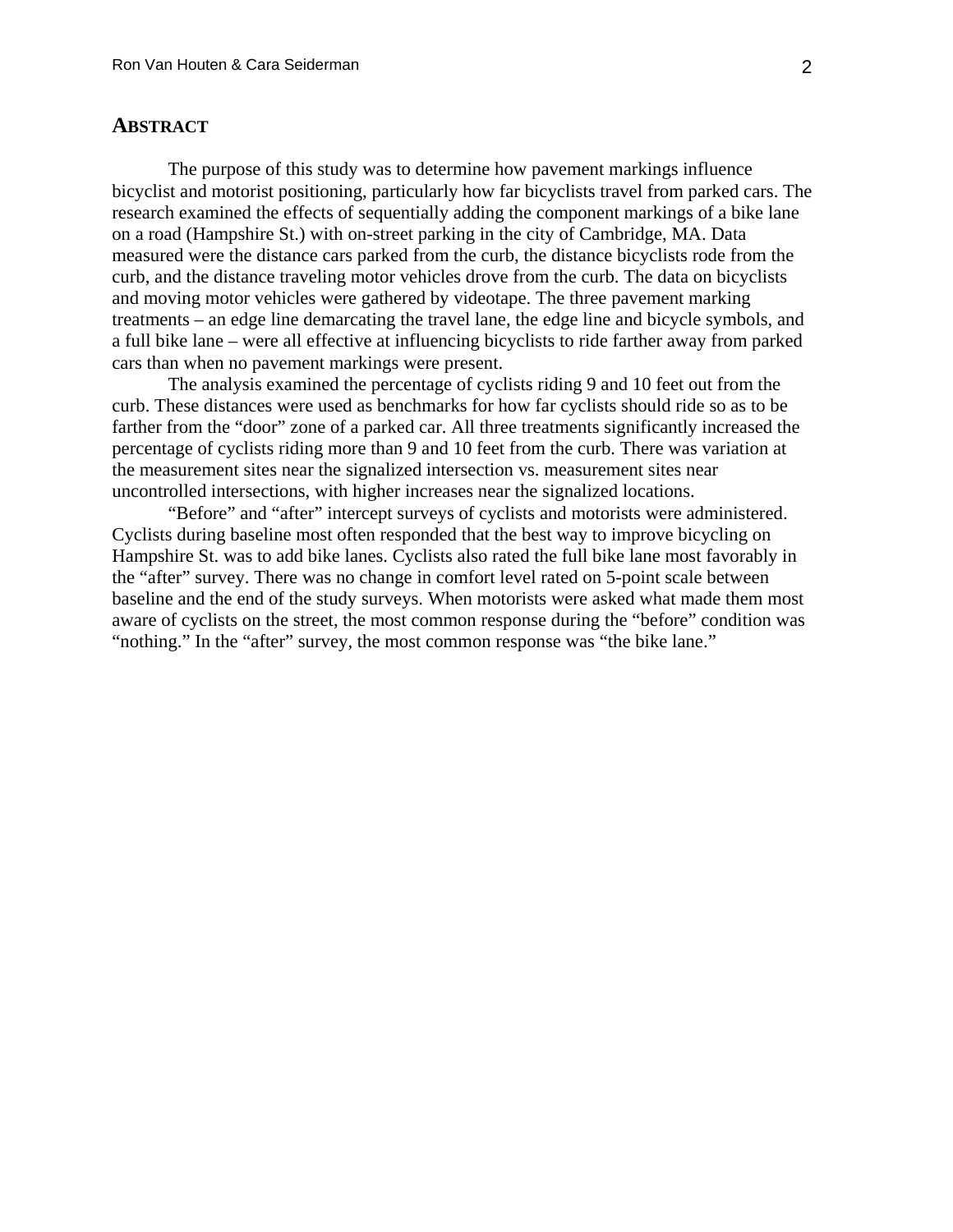# **INTRODUCTION**

In the United States, bicyclists in various surveys have indicated a preference for marked bicycle lanes on streets (Stimson, 2003; Kroll and Sommer, 1976; Rodale, 1992). Some advocates have been concerned that bicycle lanes might increase the risk of cyclists coming in conflict with opening car doors. Although the Uniform Vehicle Code clearly states that the motorist parking the car is responsible for not opening a car door on the side of moving traffic unless it is safe to do so, the reality is that many motorists have not been well educated about this. Bicyclists generally travel on streets between parked cars and moving vehicles whether or not bicycle lanes are present, and the risk of colliding with a car door is always present in these circumstances. The question that arises, therefore, is whether pavement markings – and in particular bicycle lanes – have an impact on bicyclist safety by influencing whether bicyclists ride closer to parked cars and therefore increasing the risk presented by an opening door.

Research on bicycle facilities has often focused on examining bicycle lanes installed on roads without on-street parking (Harkey & Stewart, 1997; Harkey, Stewart, & Stutts, 1999). Several studies have shown that drivers make fewer wide swerves or close passes when passing bicyclists on streets with bicycle lanes (Kroll & Ramey, 1977; McHenry  $\&$ Wallace, 1985) and have found that bike lanes reduced the percentage of encroachments by motorists into the next lane, and resulted in less variation in wheel path for bicycles and motor vehicles (McHenry & Wallace,1985). McHenry and Wallace (1985) also found that motorist swerved less when passing cyclists when there was a marked bike lane than when there was none.

Harkey and Stewart (1997) found that bicycle lanes as narrow as .92 m (3 feet) provide sufficient space for bicycles and motor vehicles to interact safely and that lanes of 1.22 m (4 feet) worked best. They also found that a stripe separating motor vehicles and bicycles produced fewer erratic maneuvers by motorists. Hunter, Stewart, & Stutts, (1999) found there was more wrong-way cycling, and more sidewalk riding at wide curb lanes sites than at bicycle lane sites and that more cyclists obeyed stop signs at locations with bicycle lane sites. These studies involved comparisons of existing sites and did not involve comparisons of cyclist and driver behavior before and after facilities were installed.

One recent study did look at streets with on-street parking. The San Francisco Department of Parking & Traffic engaged Alta Planning & Design to study the effects of "shared use" markings on cyclists' and motorists' road position, cyclists' riding behavior, and bicycle/motorist conflicts. The report, "San Francisco's Shared Lane Pavement Markings: Improving Bicycle Safety," (February, 2004) concluded that the markings increased the distance of cyclists from parked cars as well as the distance between cyclists and passing vehicles. One of the marking types, the "bike and chevron," significantly reduced the number of wrong-way riders.

The purpose of the present study was to examine the effects of a variety of pavement markings on motorists and bicyclists; in particular, the study's aim was to determine the impact of the various markings on the distance bicyclist's rode from parked cars. By sequentially adding a lane line, bicycle lane symbol, and then curbside line of a bicycle lane, the effects could be seen using the same street, thus controlling for other variables that might exist when using different streets.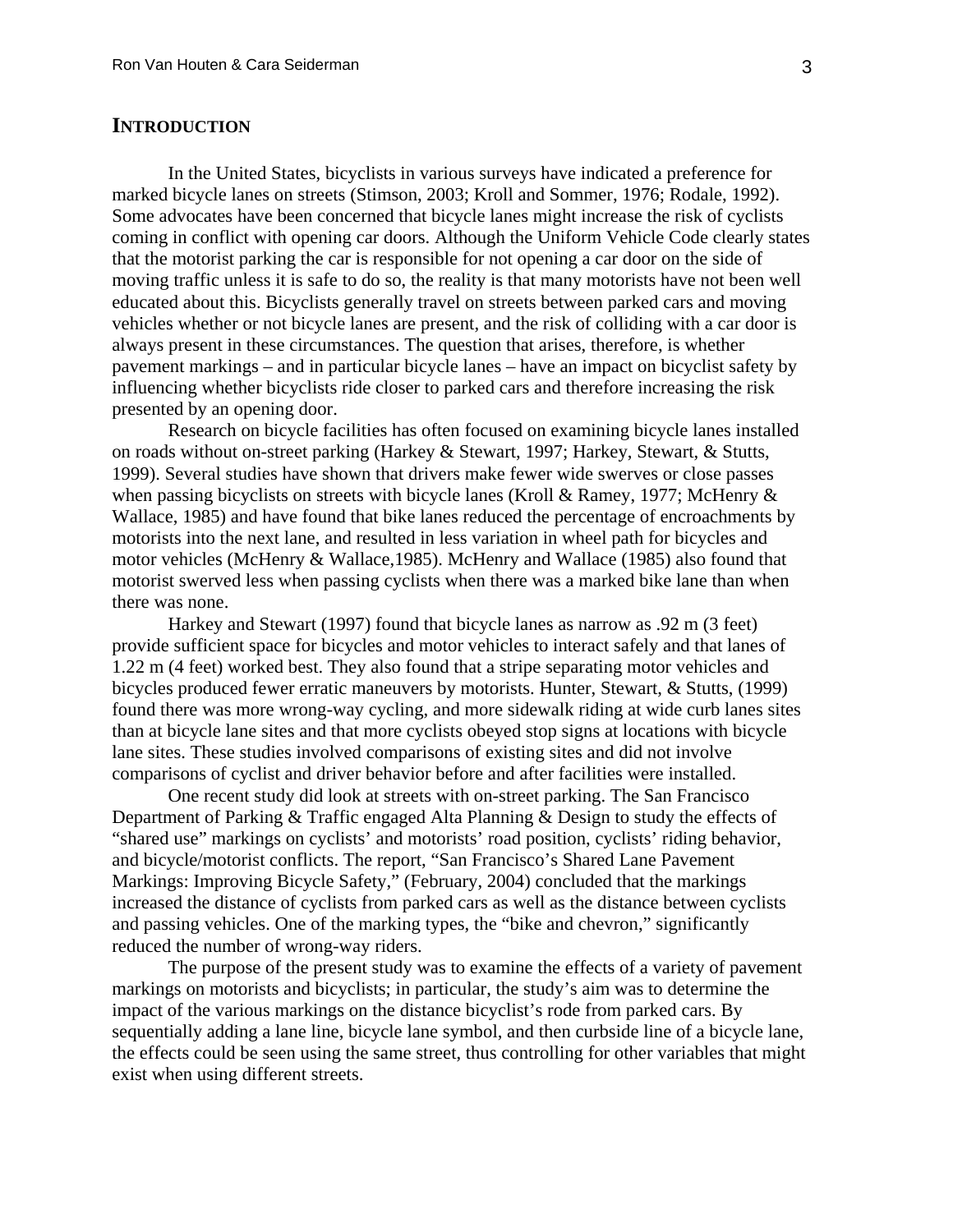In order to establish where ideally bicyclists should be riding, it is important to know how far the door zone extends from the curb face. Data gathered in the San Francisco study determined that the  $85<sup>th</sup>$  percentile of car doors observed opened to 9'6" from the curb (SFDPT data). Giving a 6" clear zone to the bicycle handlebar, the total width of the potential door zone would be 10 feet.

This current study compares where bicyclists rode in the absence of any markings, with a lane line alone, a lane line plus bicycle symbol, and a full bike lane. Data were also collected on vehicle wheel paths to determine whether motorists behaved differently in the presence of these conditions, and on how far motorists parked from the curb under the various conditions. In addition, intercept surveys were administered to cyclists and drivers, before any markings were installed, and after the full bike lane had been installed.

#### **METHOD**

### **Participants and Setting**

Participants were bicyclists and motorists traveling on Hampshire Street (Figure 1). Hampshire Street is a 44-foot wide road, with curbside parking on both sides of the street and one traffic lane in each direction. Parking in this section is primarily by residential permit, with some time-limited spots in front of small businesses; parking is full most of the time. ADT is approximately 15,000; peak hour bicycle counts are approximately 150 in the a.m. peak and 120 in the p.m. peak. The section of Hampshire St. that received experimental treatments has a number of "T" intersections and full intersections, some with traffic signals. Hampshire Street is a little over 3/4 mile long, and the study section was just over 1/3 mile long.

#### **General Procedure**

To collect data on the bicyclists and moving vehicles, a camera was set up at four points along the study section (Figure 1), at two points eastbound and two points westbound. Two of the points were near a signalized intersection, and two near unsignalized intersections. All data on bicycle and vehicle traffic were collected during morning and afternoon rush hours, with eastbound traffic measured in the morning between approximately 7:30 and 9:30 AM, and westbound traffic measured in the evening between approximately 4:30 and 6:30 PM The rush hour periods were used, as this is when cyclists are primarily present in this corridor; means and resources were not available to do the extensive filming that would have been needed to get enough data points for a valid study during the off-peak hours. Data were collected on approximately 60 bicycles during each rush hour. All data were collected during the spring, summer, and fall of 2003 on days without precipitation. The 100 hours of filming yielded data on approximately 4500 cyclists and 4500 moving vehicles.

Data were collected on the following variables: 1) The distance that vehicles parked from the curb for the entire length of the study section on the north and south side of the street (collected once during each condition); 2) The wheel path of bicycles in the roadway at each of the four camera locations; 3) The near side tire path of motor vehicles in close proximity to bicyclists at the same locations. Bicycle position was measured in all cases at locations between 105 and 148 feet downstream of an intersection. Figure 1 shows the approximate locations of where measurements were taken.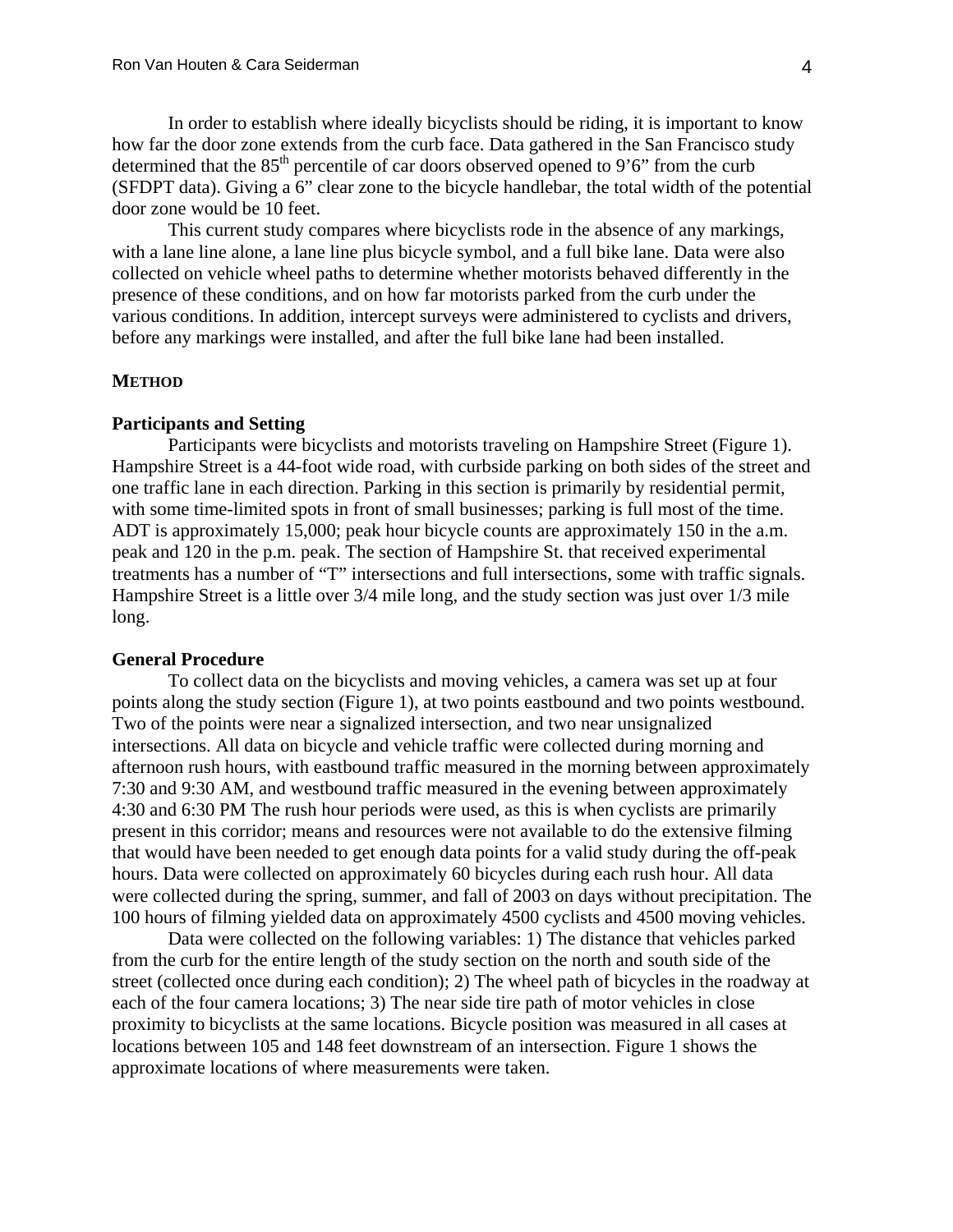Four-inch squares of marking material were laid down to show the boundaries of a five-foot bike lane that was to be sequentially installed later in the study. A square was also located at the center of the planned location for the bike lane. Figure 1 (bottom) illustrates how the squares were installed at each of the four measurement locations.

# *Taping Procedure*

All tapes were labeled with the date, time, location, and weather conditions. The tripod was set up so that the two legs closest to the centerline was parallel to the street and placed between two parked cars. Care was taken to ensure that the view zoomed in at squares marked in the road and that all vehicles traveling on the approaching half of the roadway cut an imaginary line extending from the two marks in the roadway. All recording was done using a Canon GL 2 digital video tape recorder.

### *Tape Scoring Procedure*

Tapes were played onto a 52-inch screen and all measurements were taken in millimeters off the screen. In order to convert measurements to feet, the scorer measured the distance between outside of both of the square markings (known to be 5 feet) in millimeters.

#### **Experimental Design**

# *Baseline*

The only marking in the roadway on Hampshire St. during the baseline condition was the centerline. Hampshire Street had been recently repaved and no other markings were present.

#### *Lane edge line alone*

Following the baseline condition, lane edge lines were installed 10 feet from the centerline on either side (12 feet from the curb) and would later form the outside line of the bike lane.

# *Lane edge line plus bike lane symbols*

Next, the bike lane symbols, which consisted of the bike symbol and a direction arrow, were placed in the roadway, with the center of the symbol offset 4 inches to the left of center of the bike lane in the east direction and 14 inches to the left of the center of the bike lane in the west direction. The intent was to determine whether skewing the bike lane symbol farther away from the parked cars and towards the travel lane would influence bicyclists' positioning.

### *Full bicycle lane*

After the effects of the lane edge line plus bike lane symbols had been evaluated the curbside edge of the bicycle lane was installed seven feet from the curb in both directions forming a 5-foot wide bicycle lane in each direction.

# **Measures**

#### *Parking position measurements*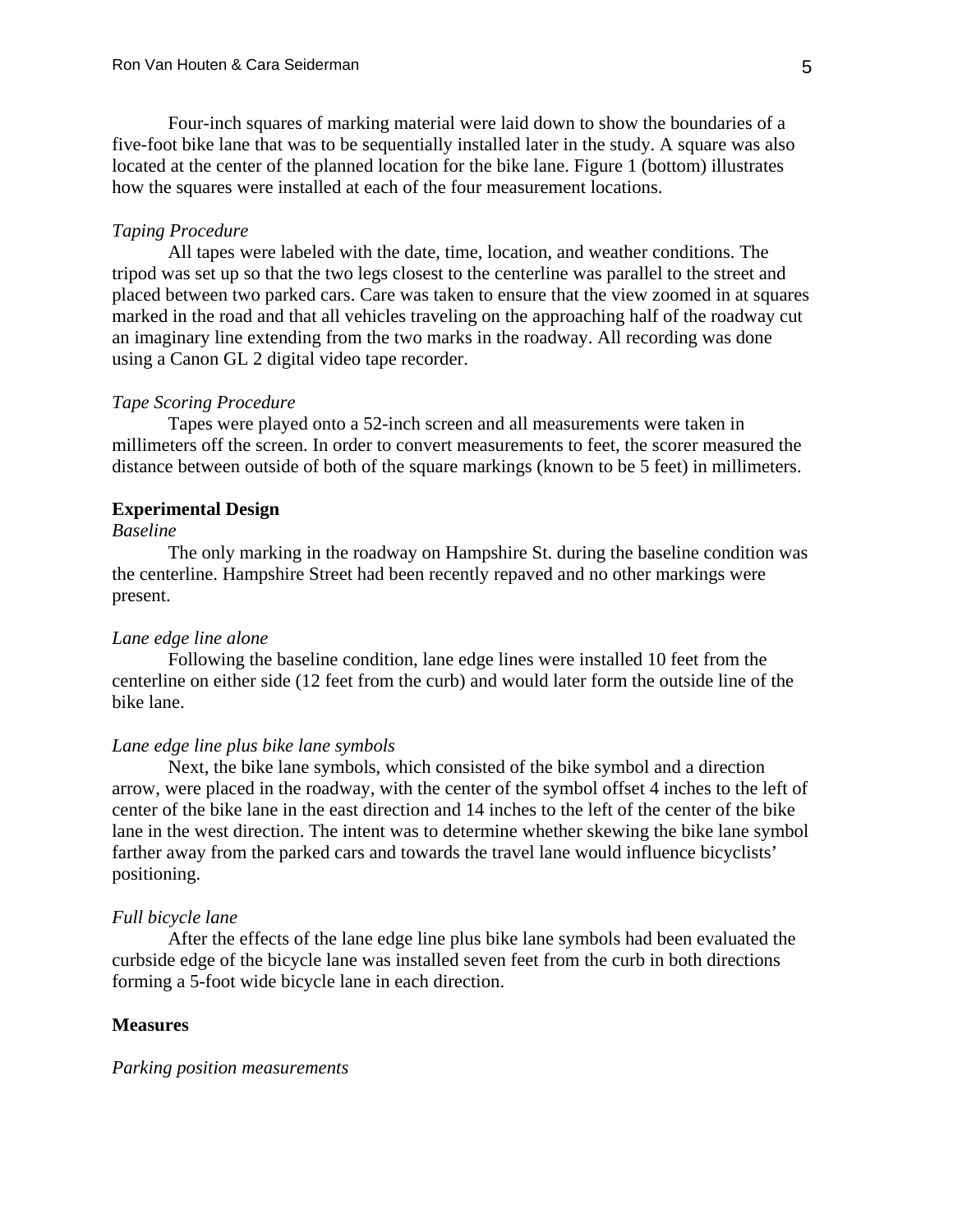Parking position measurements were obtained in the field for the distance between the curb face and the front and rear tire of each vehicle parked along the study section of Hampshire Street once during each condition; data was collected on a total of 500 cars.

### *Bicycle and motor vehicle lane road position measurements*

When a bicycle crossed between the two square markings the scorer paused the tape player, producing a high quality freeze frame. The scorer then measured the distance from the curbside of the curb square, which was 7 feet from the curb, to the portion of the tire in contact with the roadway. Next the scorer took the motor vehicle that was closest in time to the bicycle, paused the tape, and recorded the distance between the left of the curb line marking and the middle portion of the vehicle tire in contact with the roadway.

### *Intercept survey*

An intercept survey of bicyclists and motorists was conducted during the baseline and final treatment condition. All intercept surveys were conducted at traffic signals on Hampshire St. After the signal turned red the research assistant or volunteer approached the stopped cyclist or driver and said "Good morning/afternoon. I am doing a survey for the City of Cambridge and have a few brief questions to ask you. It will take less than a minute. May I proceed?" If the potential respondent refused, the surveyor approached the next person. There were few refusals. Cyclists who agreed to participate were asked to stay against the curb, out of the line of traffic. The baseline bicyclist survey  $(n = 117)$  had participants rate their comfort level on a five-point scale; how often they cycled on a five-point scale; and what they would change to improve cycling on Hampshire St. (open ended question). During the after survey ( $n = 123$ ; 115 were scored for the rankings), cyclists were again asked to rate their comfort level on a five-point scale; how often they cycled on a five-point scale; if they noticed street markings on Hampshire St. over the course of the past few months (yes/no); and to rank each of the four conditions with a "1" being most preferred and a "4" being least preferred. Surveyors also took note of the sex and age of each of the respondents.

The baseline survey was administered to 129 motorists, and 120 received the "after" survey. The motorist survey asked drivers whether they were aware of bicyclists while driving on Hampshire St.; what about the street made them aware of bicyclists (open ended question); and how often they drove on Hampshire St. (five point scale). The surveyors took note of the sex and approximate age of the drivers.

# **RESULTS**

# **Parked Vehicles**

Parking distance from the curb face to the average distance of the front and back tires for the eastbound and westbound direction is shown in Figure 2. After the lane line marking was installed, motorists parked approximately 3 inches farther on average from the curb when facing in the eastbound direction and approximately 2 inches farther from the curb when facing in the westbound direction. Parking distance moved progressively closer to the curb after the bike symbols were put in, and after the curb line was put in.

Statistical analysis of these data is also shown in Figure 2. An analysis of variance (ANOVA) was used along with the Tukey method to test for contrasts. The most important information to draw from the analysis is that with the installation of the lane line (treatment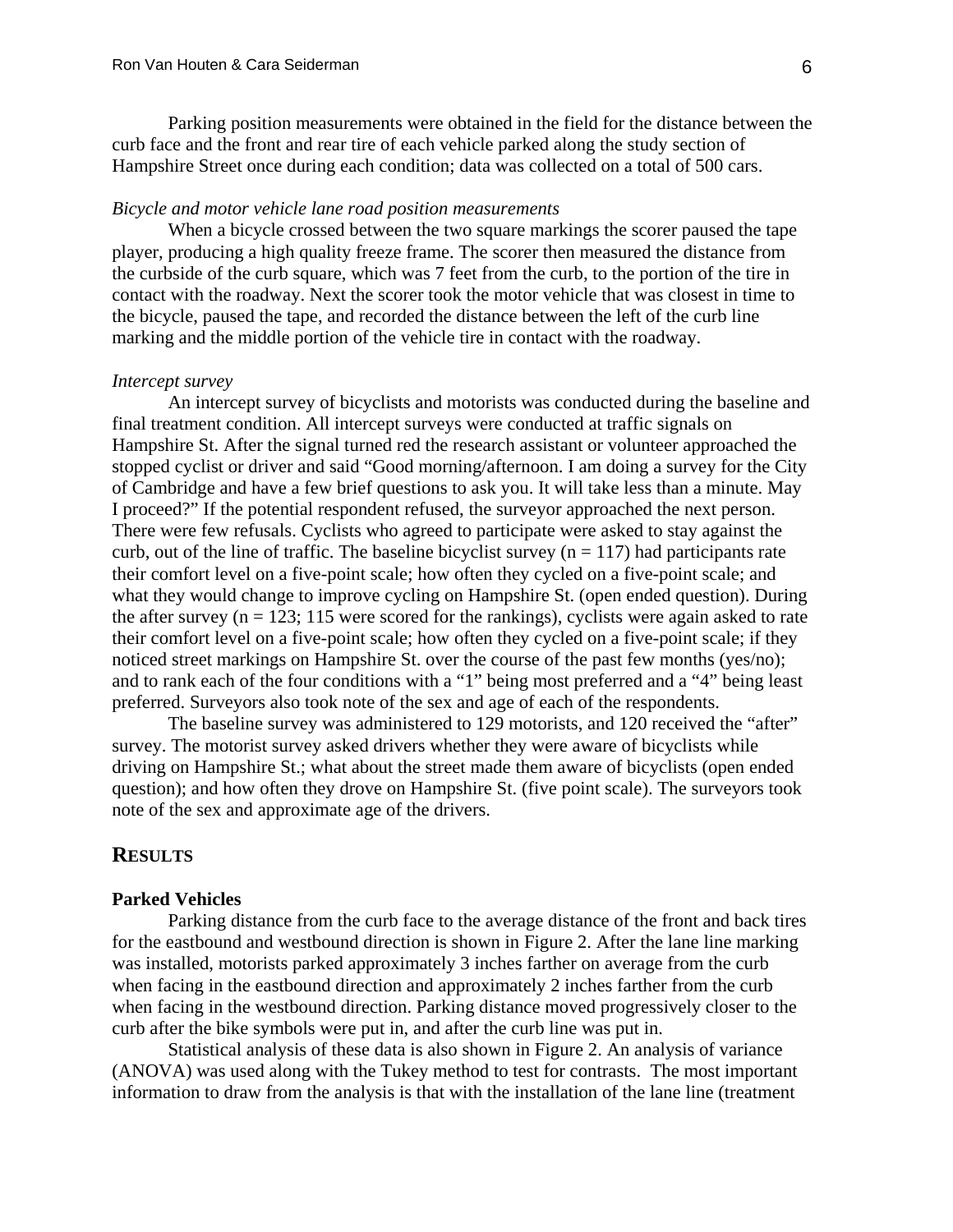1), motorists parked significantly farther from the curb in both directions. The motorists moved in with each additional marking and in the end, there was no statistically significant difference between where motorists parked in the baseline condition and the full bike lane condition.

# **Bicycle Position**

When one looks simply at an *average* position, the cyclists did move further away from parked cars in all circumstances, but only by a couple of inches – not as significant as might be hoped. However, the critical evaluation is the effect of the treatments on the *distribution* of where cyclists rode. Figures 3-6 show histograms of bicycle distance from the curb. Under all test markings, the distributions narrowed, so that there were fewer outliers on either side (which is why the average did not change dramatically). Most importantly, cyclists who were riding the closest to parked cars in the baseline condition moved further away, so the percentage of people riding more than 2 or 3 feet from parked cars went up significantly.

 The data also needed to be adjusted to account for the placement of the parked cars. At first blush, it looked as though the "line only" marking had the most influence on cyclist position, with the highest percentage of people riding more than 9 or 10 feet out from the curb. However, when the data was adjusted to account for the change in where cars were parked, the three interventions became more equal in their impact of how far cyclists were from the parked cars.

 There was also a difference amongst the locations, particularly between the locations near the signalized intersection and those near unsignalized intersections. The influence of the markings was greater on the cyclists near the former, because they started out closer to the parked cars. At the end of the study, the locations were similar as to where cyclists were riding.

# *Pooled data*

An ANOVA for bike-from-curb data adjusted for the curb parking measure indicated that all three treatments were different from baseline and that the three treatments were not significantly different from each other. Cyclists rode 2.8 inches farther from parked cars with the lane line alone, 2 inches farther with the lane line plus bike lane symbol, and 2.4 inches farther with the full bike lane. Logistic regression for the pooled data for the percentage of cyclists more that 9 and 10 feet from the curb adjusted for the curb parking measure indicated that all three treatments significantly increased the percentage of cyclists riding 9 and 10 feet from the curb with increases of 10.5, 9.7, and 11.9% for cyclists riding 9 feet from the curb and 12.5, 10.7, and 8.6% for cyclists riding 10 feet or more from the curb for the curb line alone, curb line plus symbol, and full bike lane treatments respectively. Since the four sites showed variations in the results, they were also evaluated separately.

#### *Westbound at Columbia (signal)*

Figure 3 shows the percentage histograms of the bicycle wheel-path-to-curb measures corrected for the change in vehicle parking distance for the westbound vehicles west of Columbia. Wheel paths less than 9 feet from the curb are shaded red/darkest gray in the graph; between 9 and 10 feet from the curb are yellow/lightest gray and 10 feet or more from the curb are green/middle gray. An ANOVA was used to compare the percentage of cyclists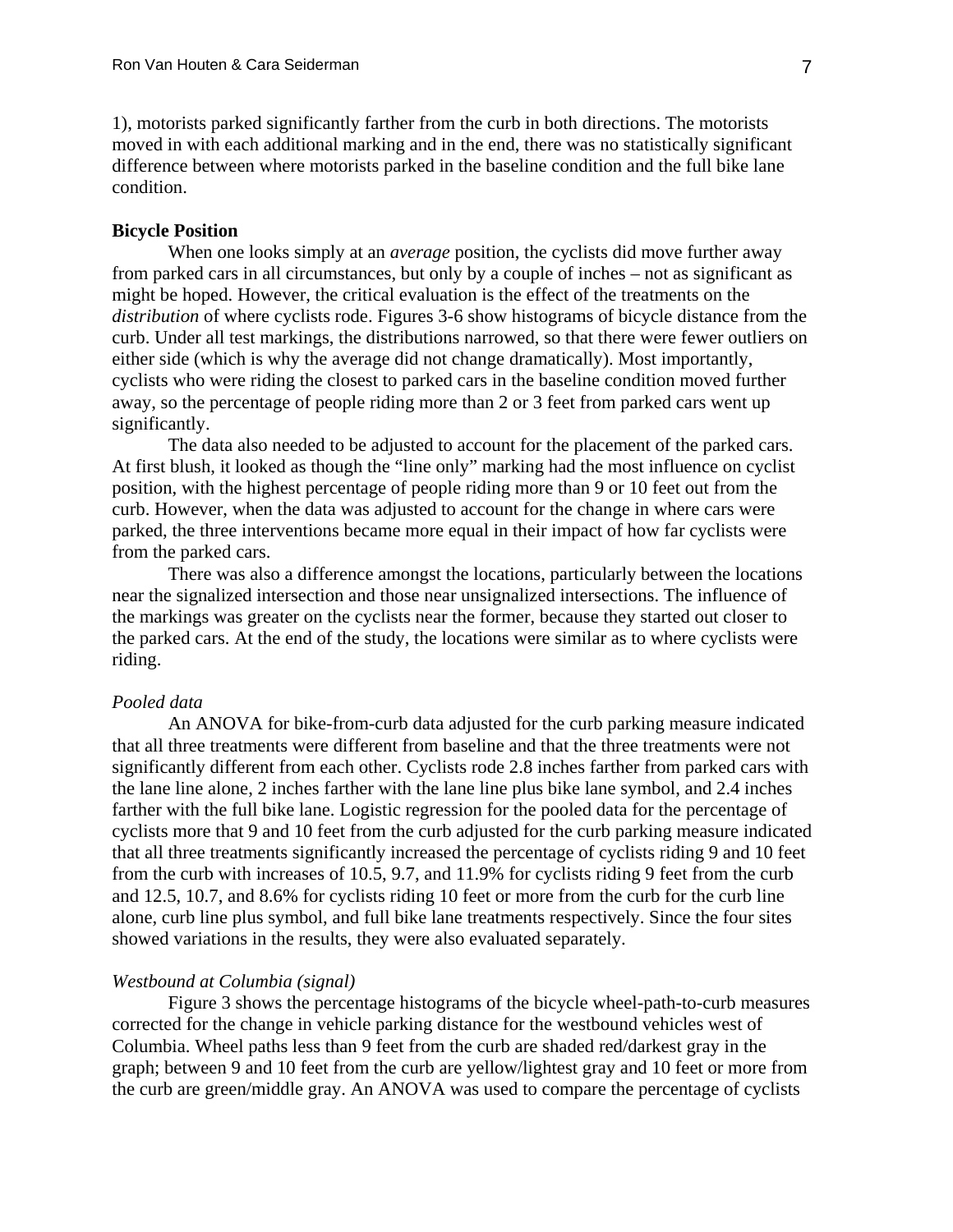riding more than 9 and 10 feet from the curb during each condition. This shows that the percentage of cyclists 9 and 10 feet from the curb was significantly greater than baseline during all treatment conditions and that the treatments were not significantly different from each other. An examination of these distributions shows that the baseline distribution is significantly skewed toward the curb and that all of the treatment conditions are associated with more normally distributed data.

### *Eastbound at Columbia (signal)*

Figure 4 shows the percentage histograms for the eastbound direction east of Columbia. Again the baseline distribution is somewhat more skewed toward the curb than the treatment distributions. Analysis for cyclists 10 or more feet from the curb shows that all treatments are different from baseline but not different from each other. For cyclists 9 feet or more from the curb only the lane line and full bike lane are significantly different from baseline and these conditions are not significantly different from each other.

#### *Westbound at Norfolk (unsignalized)*

Figure 5 shows the percentage histograms for the westbound direction west of Norfolk. Baseline data were not skewed toward the curb and were more similar to treatment data at the other measurement sites. Statistical analysis showed that a smaller percentage of cyclists were 10 feet from the curb during the full bike lane condition than during the other three conditions, and that the other three conditions were not different from each other. In addition, cyclists were significantly farther from the curb during the lane line alone and line with bike symbol condition and the baseline and full bike lane condition were not different from each other.

#### *Eastbound at Tremont (unsignalized)*

The percentage distributions for eastbound cyclists east of Tremont are shown in Figure 6. The baseline distribution at this site was skewed toward the curb. Statistical analysis showed that all treatments had a higher percentage of cyclists riding more than 10 feet from the curb line, and there was no difference between the three treatment conditions. All treatments had a significantly higher percentage of cyclists riding more than 9 feet from the curb, and the full bike lane was significantly superior to the other two treatments for this measure.

#### *Intersection Comparisons*

There were differences between the sites downstream from the intersections with traffic signals and those that had no signal. An ANOVA for bike from parked cars (bike from curb adjusted for the curb parking measure) was done for the pooled data for the sites downstream from a traffic signal and those downstream from uncontrolled intersections. The analysis indicated that at the sites downstream from the traffic signal, all treatments were different from baseline and the treatments were not different from each other. However, at the two sites downstream from the uncontrolled intersections the differences were small and only the curb line alone treatment was statistically different from baseline.

Specifically, cyclists rode 3.4 inches farther from parked cars with the lane line alone, 3.2 inches farther with the lane line plus bike lane symbol, and 4 inches farther with the full bike lane at the sites downstream from the traffic signal. At the two sites downstream from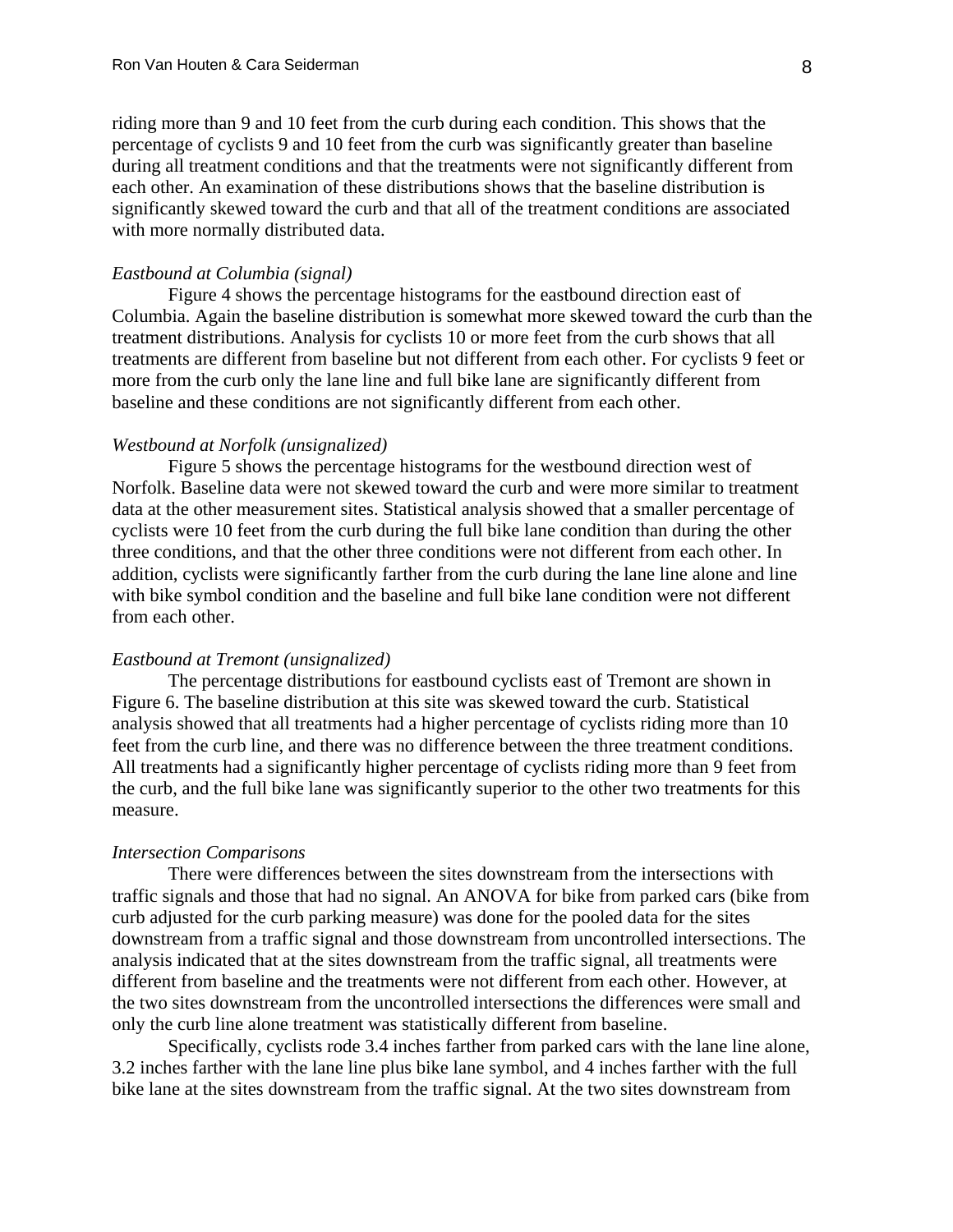uncontrolled intersections the cyclists rode 1.9 inches from parked cars with the lane line alone, 0.8 inches more from parked cars with the lane line and bike symbol treatment, and 0.7 inches farther from the curb with the full bike lane treatment.

Logistic regression for the data for the percentage of cyclists more that 9 and 10 feet from the curb adjusted for the curb parking measure was done pooling data at signalized intersections vs. unsignalized. All three treatments significantly increased the percentage of cyclists riding 9 and 10 feet from the curb at the sites downstream from the traffic signal with increases of 13.7, 12.1, and 17.6% for cyclists riding 9 feet from the curb and 15.3, 15.8, and 15.4% for cyclists riding 10 feet or more from the curb for the curb line alone, curb line plus symbol, and full bike lane treatments respectively. Smaller changes were noted at the two sites downstream from uncontrolled intersections with changes of 7.6, 7.1, and 6.2% respectively riding 9 feet or more from the curb and 9.8, 5.8, and 2% respectively riding 10 feet or more from the curb.

Figure 7 shows the differences in signalized vs. unsignalized intersections for cyclists riding more than 9 feet (adjusted). It is interesting to note that in the full bike lane condition, there is no difference between them.

# *Comparison of Baseline Data.*

An ANOVA was performed to examine whether baseline data differed between sites downstream from signalized intersections vs. uncontrolled intersections. In the baseline, cyclists at uncontrolled intersections rode farther out than those at signalized intersections. There was more of an effect at controlled intersections because cyclists there were closer to begin with.

# *Data on cyclist veering at intersections*

In observing bicyclist behavior at study intersections, it was noted that bicyclists had a tendency to veer to the right, i.e., away from the road and towards the curb direction, while traveling through intersections. This could be a matter of concern, since it may be that motorists who saw cyclists making this maneuver might assume they were turning right. In general, it is safer for cyclists to maintain as even a course as possible, staying within view of motorists. It was decided to look at this phenomenon more closely.

Cyclists' veering at the traffic signal controlled intersection (Columbia) was significantly greater than at uncontrolled intersections (Norfolk and Tremont) during the baseline condition. Fifty-three percent of the cyclists riding through the intersection at West Columbia and 36% at East Columbia veered toward the curb, while only nine percent at Norfolk and 23% at Tremont veered toward the curb.

# *Offset bicycle symbol*

The study attempted to determine whether having the bicycle symbol to the leftmost edge of the bike lane might further encourage cyclists to ride closer to it. One side of the street had the bicycle symbol placed all the way to the edge, the other closer to the middle. There were no obvious patterns that resulted from this difference.

### **Moving Motor Vehicles**

These data revealed that the treatments had little effect on driver wheel path. The average driver traveled approximately 2 feet from the lane line, leaving a typical vehicle 1.5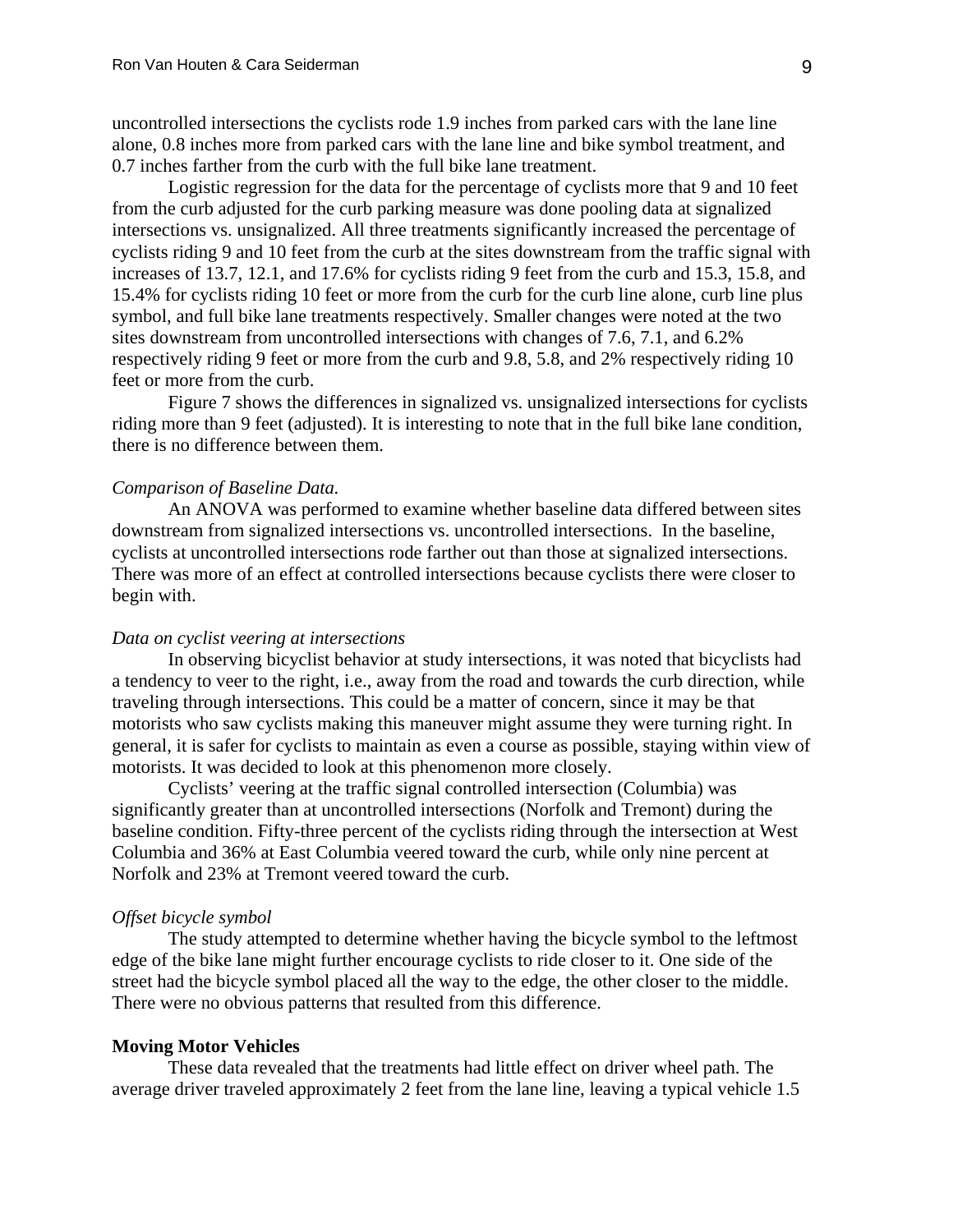feet from the centerline. The treatments likely had little effect on vehicle path because the lane was reasonably narrow (10 feet) and drivers were already 2 feet from the lane line during baseline. Because Hampshire St. is relatively busy at rush hour there may not have always been room for drivers to move into the opposing lane. One other item of note is that drivers were nearly 2/3 foot farther from the curb at the observation site downstream from Norfolk than they were at the observation sites downstream from Columbia.

The data on the mean distance between bicyclists and through vehicles show that the distance between bicyclists and the nearest through vehicle was greatest during baseline and significantly less at three of the four sites during the lane line alone condition. Since bicyclists were moving toward the travel lane with the treatments, this finding is consistent.

# **SURVEYS**

The baseline survey was administered in May, 2003 and the "after" survey was administered in October, 2003.

# **Survey data: Cyclists**

Because this is a commuter route and because data were collected during commuting periods, it is not surprising that the vast majority of riders rode their bikes on Hampshire on a daily basis and virtually all respondents rode at least several times a week. It was therefore reasonable to expect them to be aware of the various interventions.

 Riders comfort ratings, on a 5-point scale, averaged 3.4 during baseline survey and 3.3 during the after study survey. This difference was not statistically significant (t=0.87, Pvalue=0.384). Ratings in this range fall between neutral and fairly comfortable. Figure 8 shows the frequency of responses when respondents were asked (open-ended question) what they would change to improve bicycling on Hampshire St. These data show that by far the most common response was to "add a bike lane."

 During the after study survey 80% of cyclists they had noticed the markings. When asked to rank the various conditions from 1 (most preferred) to 4 (least preferred), cyclists ranked the full bike lane the highest (average rank of 1.25), the lane line plus bike symbol next (average rank 1.97), followed by the lane line alone (average rank of 2.95), then no markings at all (average rank 3.78).

Another way of looking at this is to summarize which of the options were chosen as the first preference (Figure 8, bottom). Eighty-two percent of the respondents chose the full bike lane and eight percent chose the line with bike symbol; since the latter is also a bike lane (by AASHTO guidelines), this means that 90% of the respondents prefer a bicycle lane.

# **Survey data: Motorists**

Most drivers in both surveys drove on Hampshire on a daily basis. A similar percentage of drivers in both surveys responded that they were aware of cyclists on Hampshire (86% of the baseline respondents and 84% of the end of study survey respondents). This difference was not significant (chi square=1.901, P value =  $0.387$ ).

Figure 9 shows the frequency of responses to the question "What about this street makes you aware of bicyclists? During baseline the most frequent response was "nothing" (68%). After all of the treatments had been introduced the most frequent response was "bike lanes" (42%) and the second most frequent response was "I see them [the cyclists]."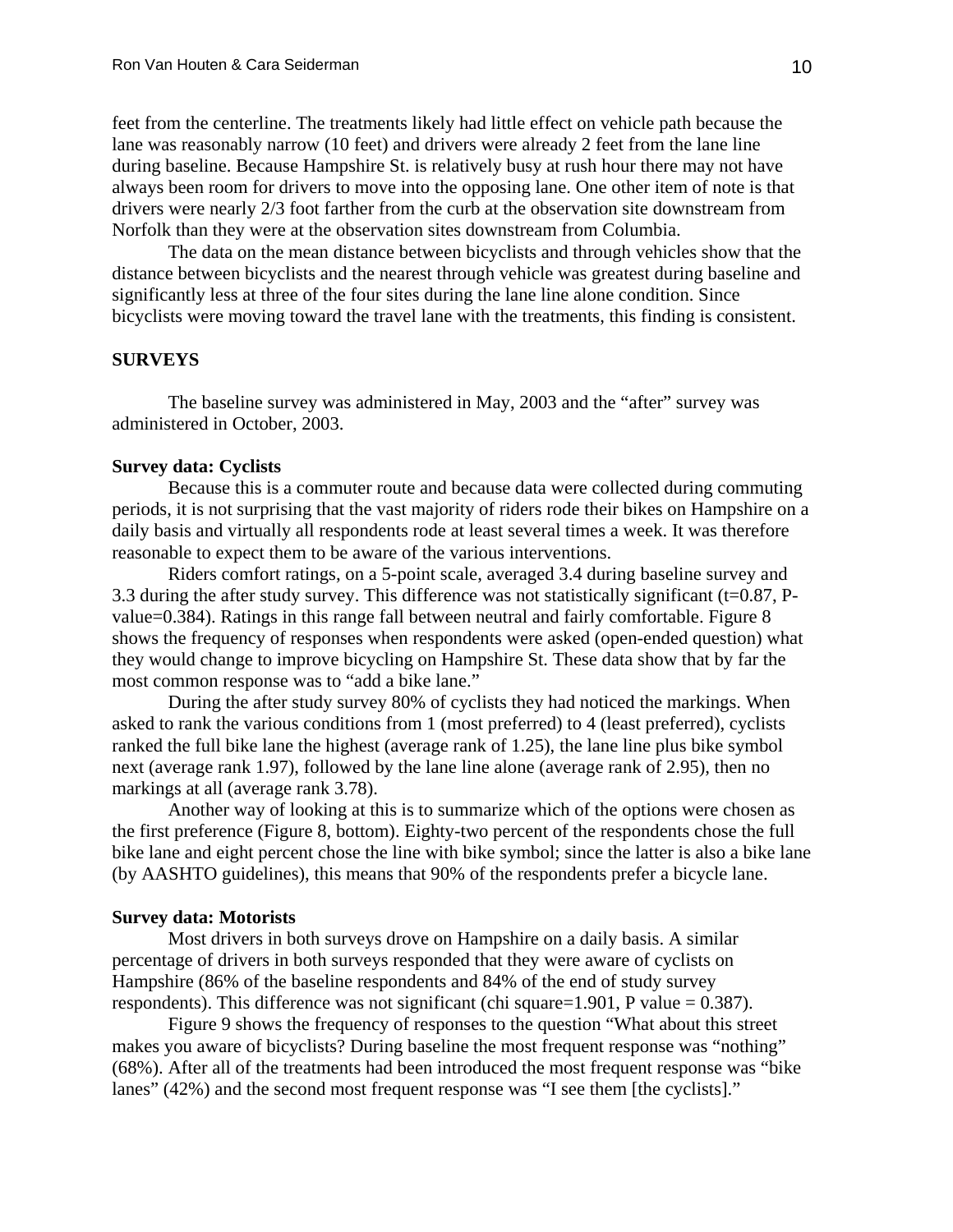# **DISCUSSION**

All three pavement marking treatments were effective at influencing bicyclists to ride farther away from parked cars than when no pavement markings were present. There was some variation at each of the four sites. At sites where the cyclists were closer to parked cars during baseline, the treatments all normalized the distribution and were associated with an increase in the percentage of cyclists traveling more than 9 and 10 feet from the curb. At the one location where the cyclists were significantly farther from the curb to begin with, the introduction of the installation of the lane line and lane line with bike symbol increased the percentage of cyclists more than 9 feet but not those more than 10 feet from the curb. The effects at this location can be understood when one considers that the full bike lane provides boundaries within which riding is expected. A close examination of the data shows that the full bike lane is associated with a peak in responding near the center of the bike lane and a reduction in outliers in the vehicle travel lane.

While the lane line alone most consistently increased the percentage of cyclists farther than 9 feet from the curb, since cars parked farther away from the curb with the lane line alone, the distance that cyclists were from parked cars was not significantly different in the end from the other interventions. This intervention doesn't specifically alert drivers to expect cyclists, and it received a low rating from cyclists in the preference survey.

Another factor possibly influencing the experiment was the limited width of the roadway. For cyclists to travel completely outside the full door zone, the left handle bar would be in the travel lane. Cyclists may not have felt comfortable riding with a portion of their bicycle in a relatively narrow travel lane of 10 feet. It would be informative to see what would happen given other cross sections. For example, where there is room, it would seem that wider parking lanes could help, but it would be important to determine how far motorists park from the curb to determine how far cyclists would be from parked cars. Motorists probably park differently with an 8' parking lane than the 12' undesignated space presented in the lane-line study condition, but it would be informative to look at how far vehicles park from the curb with, 9' or 10' parking lanes. Where there is metered parking, stalls could be marked to keep the motorists closer to the curb. It might also be worth pursuing the idea of offsetting the bicycle symbol where wider bike lanes and/or travel lanes exist, to see if it makes a difference under those circumstances.

Other ways of addressing the issues should also be pursued. Motorists must be better educated about the importance of looking before opening car doors and of parking as close to the curb as possible; investigators should identify the most effective ways to change behavior. Enforcement of parking regulations and of motorist behavior is also important.

One interesting finding was that cyclists rode significantly closer to parked cars at sites downstream from a signalized intersection than they did at sites downstream from an uncontrolled intersection. The treatments changed cyclist position at the sites downstream from the traffic signals so that it was more similar to the position downstream from the uncontrolled locations; by the time the bicycle lane was installed, bicycle position was virtually the same.

One reason why cyclists rode closer to the curb downstream from the traffic signals may be because they veered away from the centerline more when entering a controlled intersection than a less busy uncontrolled intersection. It is also possible that cyclists traveled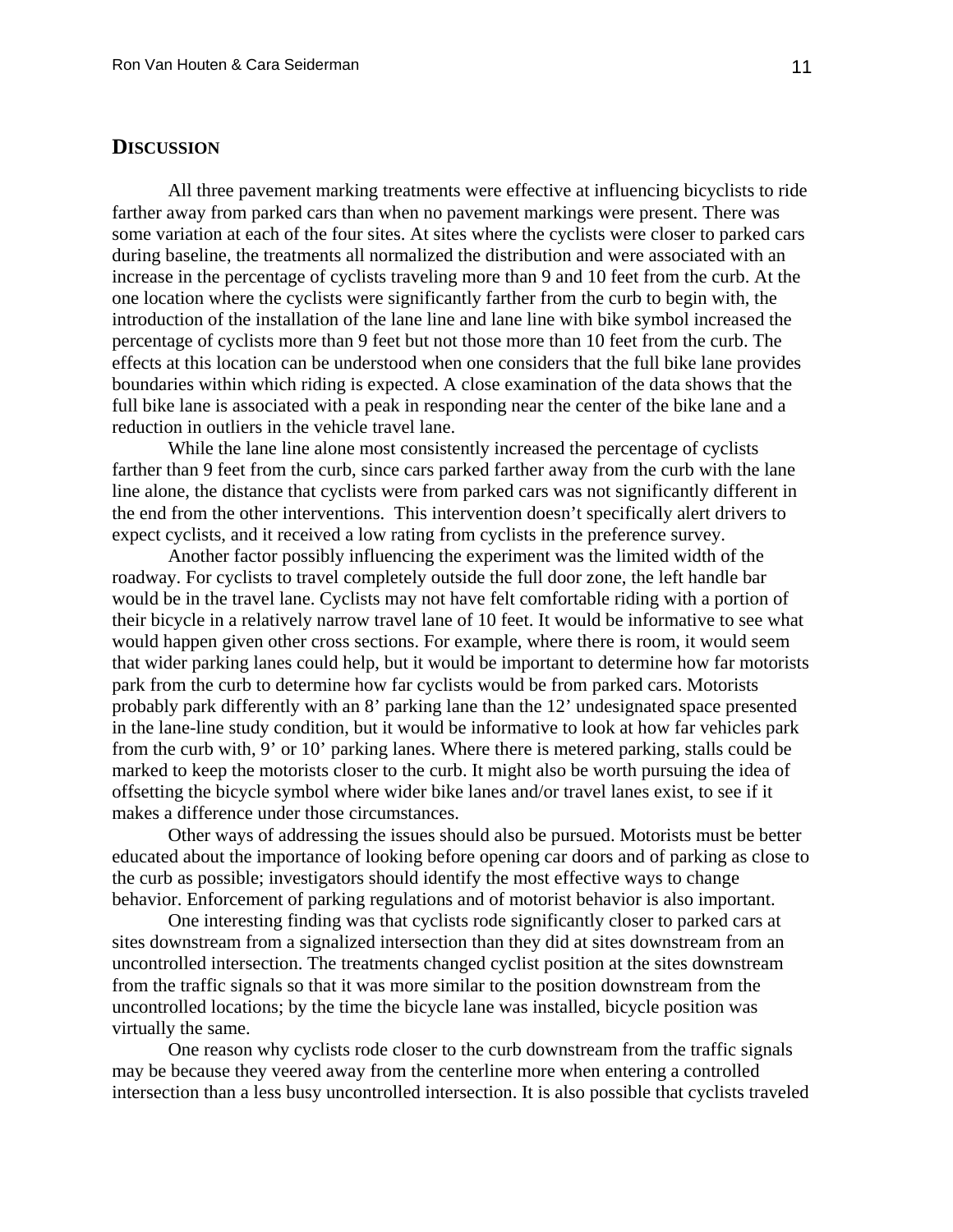further from the curb where motor vehicles traveled significantly further from the curb, such as happened downstream from the uncontrolled intersection at Norfolk.

Intercept survey data yielded several interesting results. Cyclists during baseline most often responded that the best way to improve bicycling on Hampshire St. was to add bike lanes. Cyclists also rated the full bike lanes highest in the post study survey. This did not immediately translate into a change in comfort level; it remained the same before and after the study. When asked what made them most aware of cyclists, motorists' most common response during baseline was "nothing." In the after survey "a bike lane" was the most frequent response. Interestingly, the second most frequent response in the after survey was "I see them [the cyclists]," which was a minute portion of the responses before.

This study shows that all three pavement-marking options encouraged cyclists to ride farther away from parked cars. It also supports using marked bicycle lanes as a facility option on city streets. Given that cyclists prefer marked lanes and have indicated that they make them feel welcome on the street, and that motorists do notice them, bicycle lanes can be seen as a positive way of providing for bicyclists in the transportation network.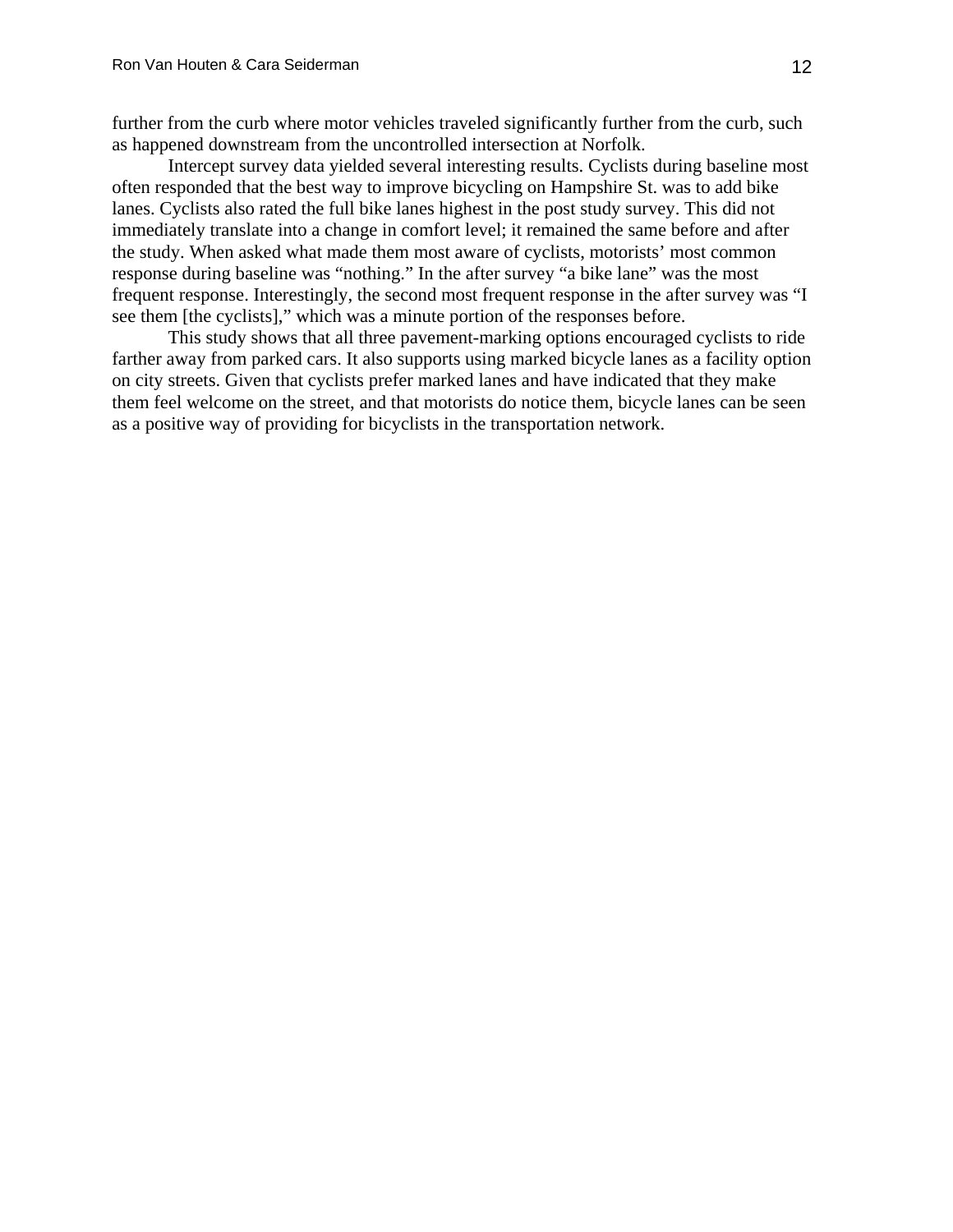# **Author Notes and Acknowledgments**

This research was funded by the City of Cambridge. Those who participated in the study include: Susanne Rasmussen, Director, Environmental & Transportation Planning Division (E&TP), Community Development Dept. (CDD); Juan Avendano, E&TP, CDD; Joshua Kraus, E&TP, CDD; Michael Young, E&TP, CDD; Wayne Amaral, Traffic Operations Manager, Traffic, Parking & Transportation Department; and members of the Cambridge Bicycle Committee. The authors would like to thank them for their invaluable roles in carrying out this study. A copy of survey instruments and details on survey demographics are available upon request from Cara Seiderman, City of Cambridge, 344 Broadway, Cambridge, MA 02139 (cseiderman@cambridgema.gov).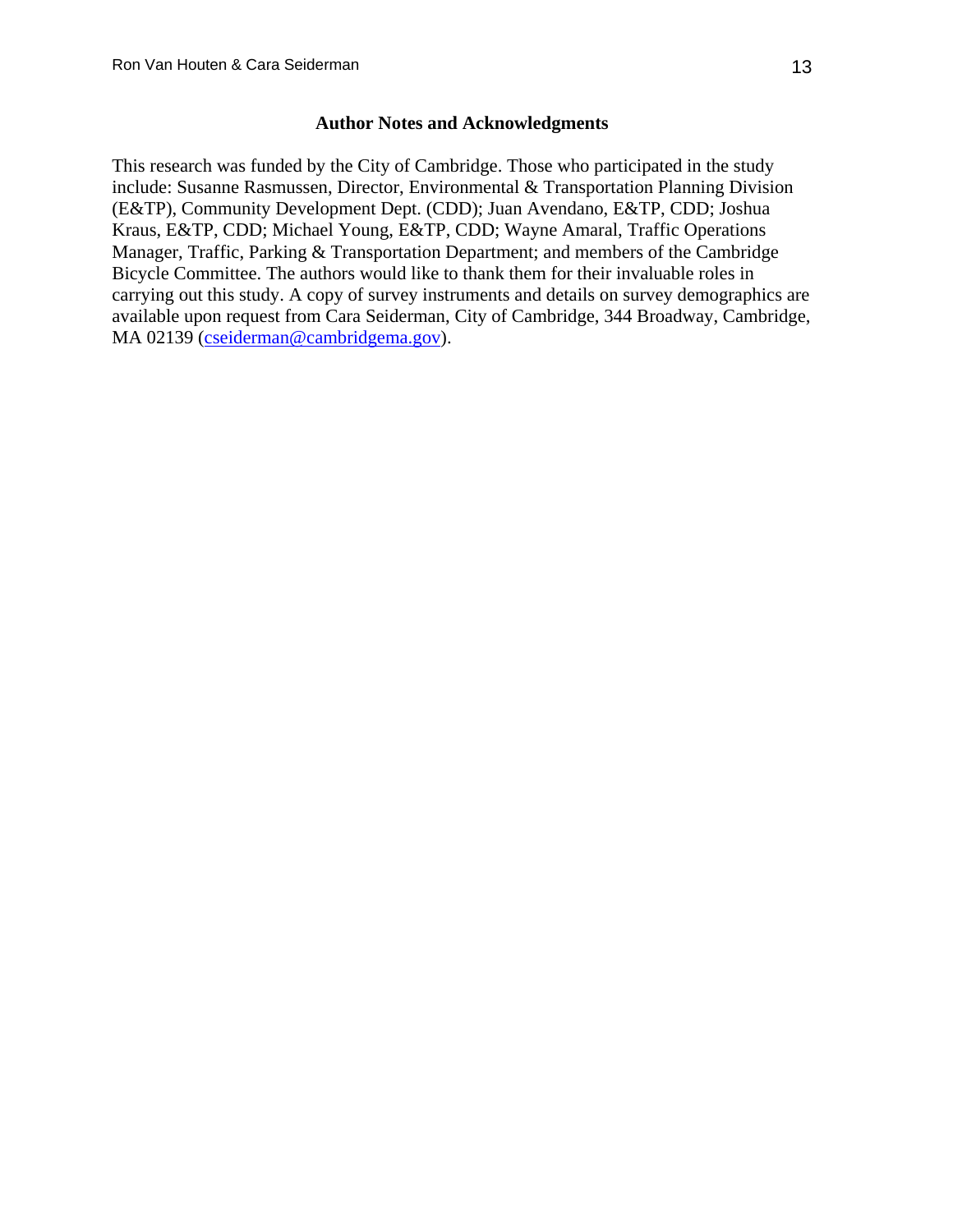# **References**

- Stimson, Monique. Analysis of Commuter Bicyclist Route Choice Using Stated Preference Study, Transportation Research Board, 2003.
- Rodale Press, Inc., (1992). Pathways for People, Emmaus, Pennsylvania, 1992.
- Harkey, D.L. & Stewart, J.R. (1997). Evaluation of Shared-Use Facilities for Bicycles and Motor Vehicles. Transportation Research Record, 1578, 111-118.
- Hunter, W.W. Stewart, J.R. & Stutts, J.C. (1999). Study of bicycle lanes versus wide curb lanes, Transportation Research Record 1674, 70-77.
- Kroll, B., & Ramey, M.R. (1977). Effects of bike lanes on driver and bicyclists behavior. Journal of Transportation Engineering, ASCE, 103.
- McHenry, S.R., & Wallace, M.J. (1985) Evaluation of Wide Curb Lanes as Shared Lane Bicycle Facilities.FHWA/MD-85/06 Report.
- Alta Planning & Design San Francisco's Shared Lane Pavement Markings: Improving Bicycle Safety. Final Report Prepared for San Francisco Department of Parking & Traffic, February 2004.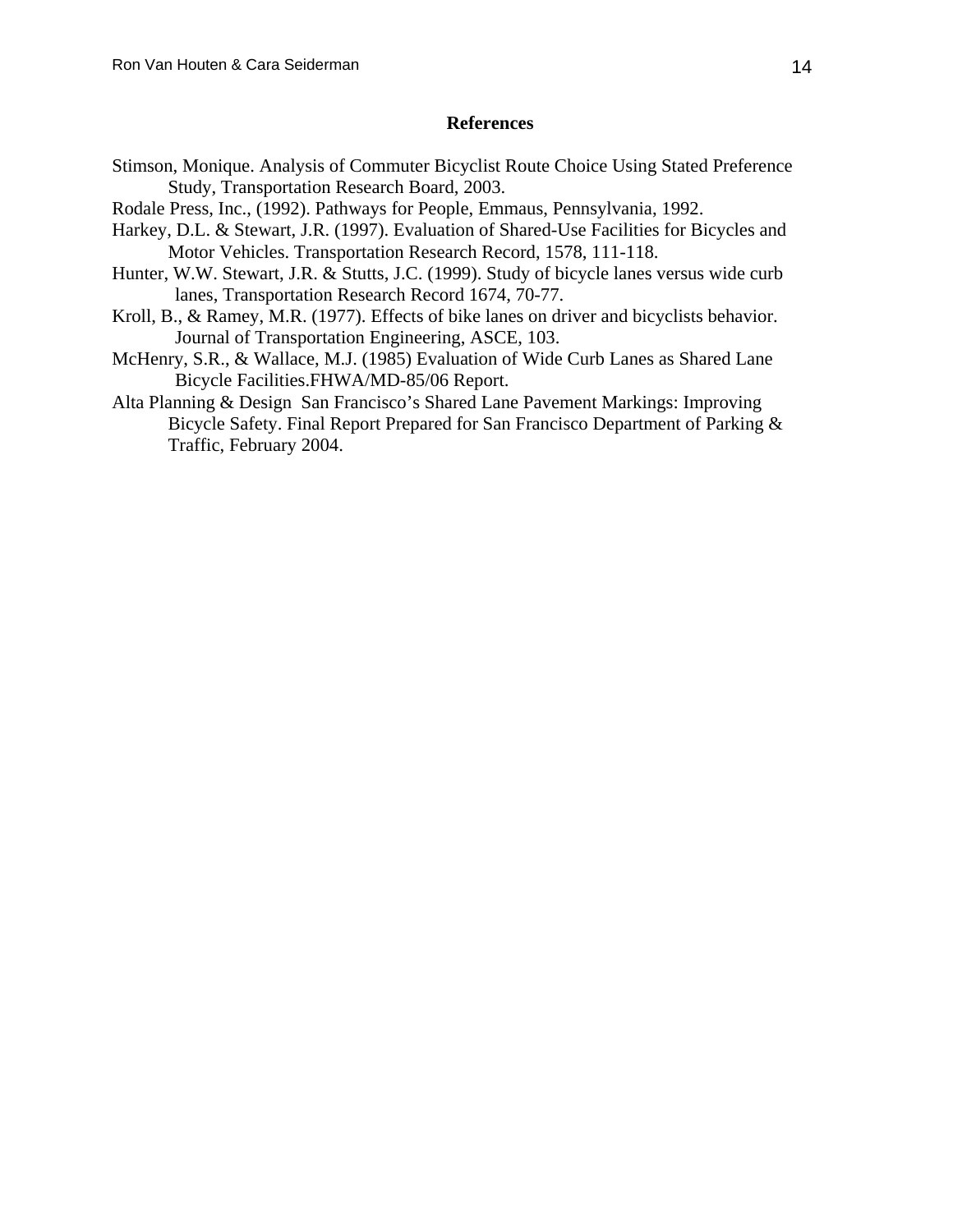# **LIST OF TABLES AND FIGURES**

FIGURE 1 Study Location and Marking Set Up

FIGURE 2 Distance of Parked Vehicles From Curb

FIGURE 3 West Columbia Bicycle Position

FIGURE 4 East Columbia Bicycle Position

FIGURE 5 West Norfolk Bicycle Position

FIGURE 6 East Tremont Bicycle Position

FIGURE 7 Signalized vs. Unsignalized Intersections – Percentage of cyclists riding more than 9 feet from the curb

FIGURE 8 Bicyclist Survey Results

FIGURE 9 Motorist Awareness of Cyclists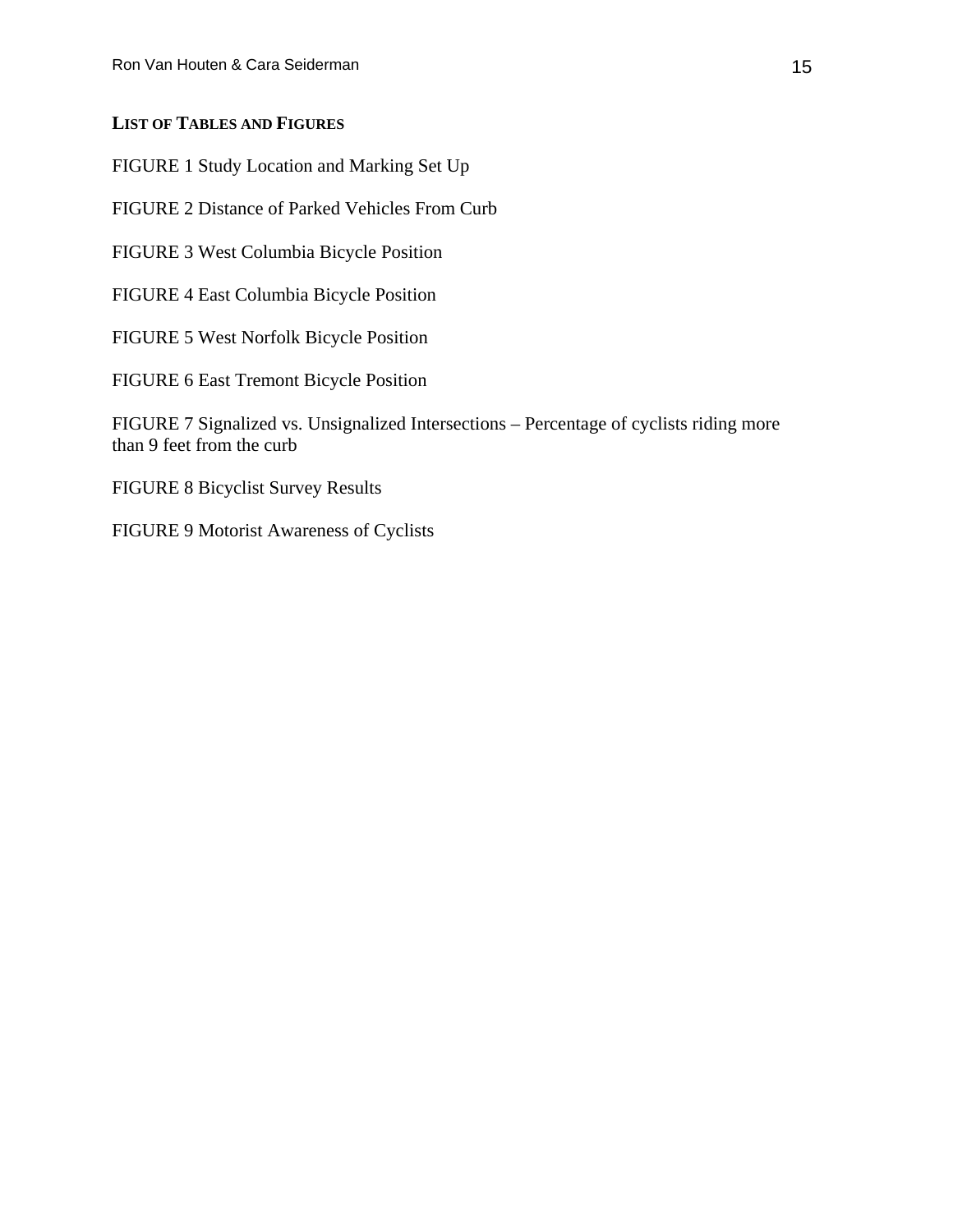





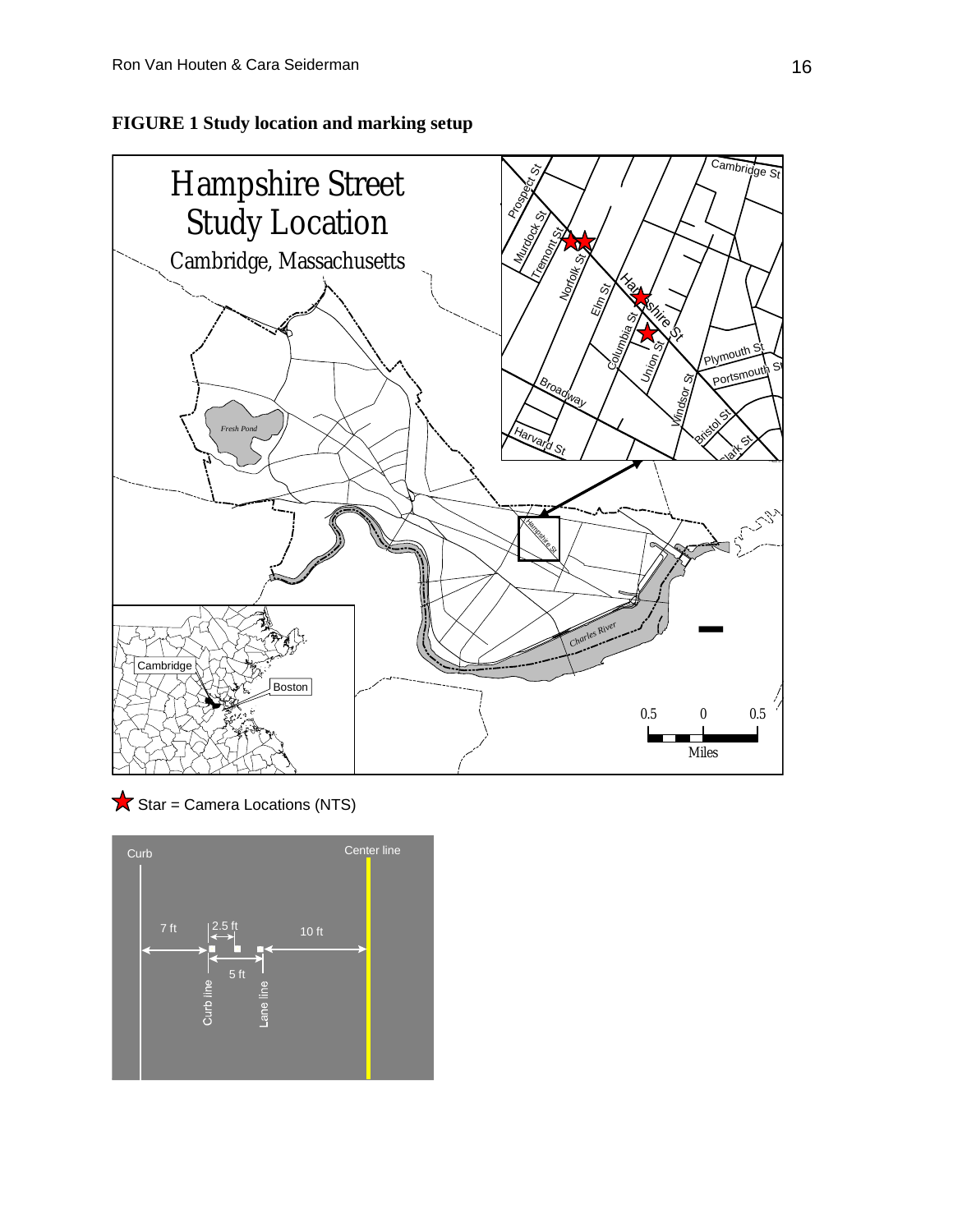



# **ANOVA Analyses for Parking Measurements**

| Direction                   | <b>Baseline</b> | Treatment<br>Lane Line | Treatment<br>Line+Symbol | Treatment<br><b>Bike Lane</b> | $\mathbf{F}$ | $P-$<br>value | Tukey    |
|-----------------------------|-----------------|------------------------|--------------------------|-------------------------------|--------------|---------------|----------|
| South<br>Side/<br>Eastbound | 6.88            | 10.07                  | 9.50                     | 7.94                          | 14.05        | 0.000         | 1432*    |
| North<br>Side/<br>Westbound | 7.62            | 9.48                   | 8.90                     | 8.00                          | 5.01         | 0.002         | $1432**$ |

\*all comparisons significant except 1 vs. 4 and 3 vs. 2

\*\* only 2 vs. 1 and 2 vs. 4 are significant

Significant for both directions: 1 (baseline) vs. 2 (lane line) and 2 (lane line) vs. 4 (bike lane) Not significant for both directions: 1 (baseline) vs. 4 (bike lane) and 2 (lane line) vs. 3 (line + symbol)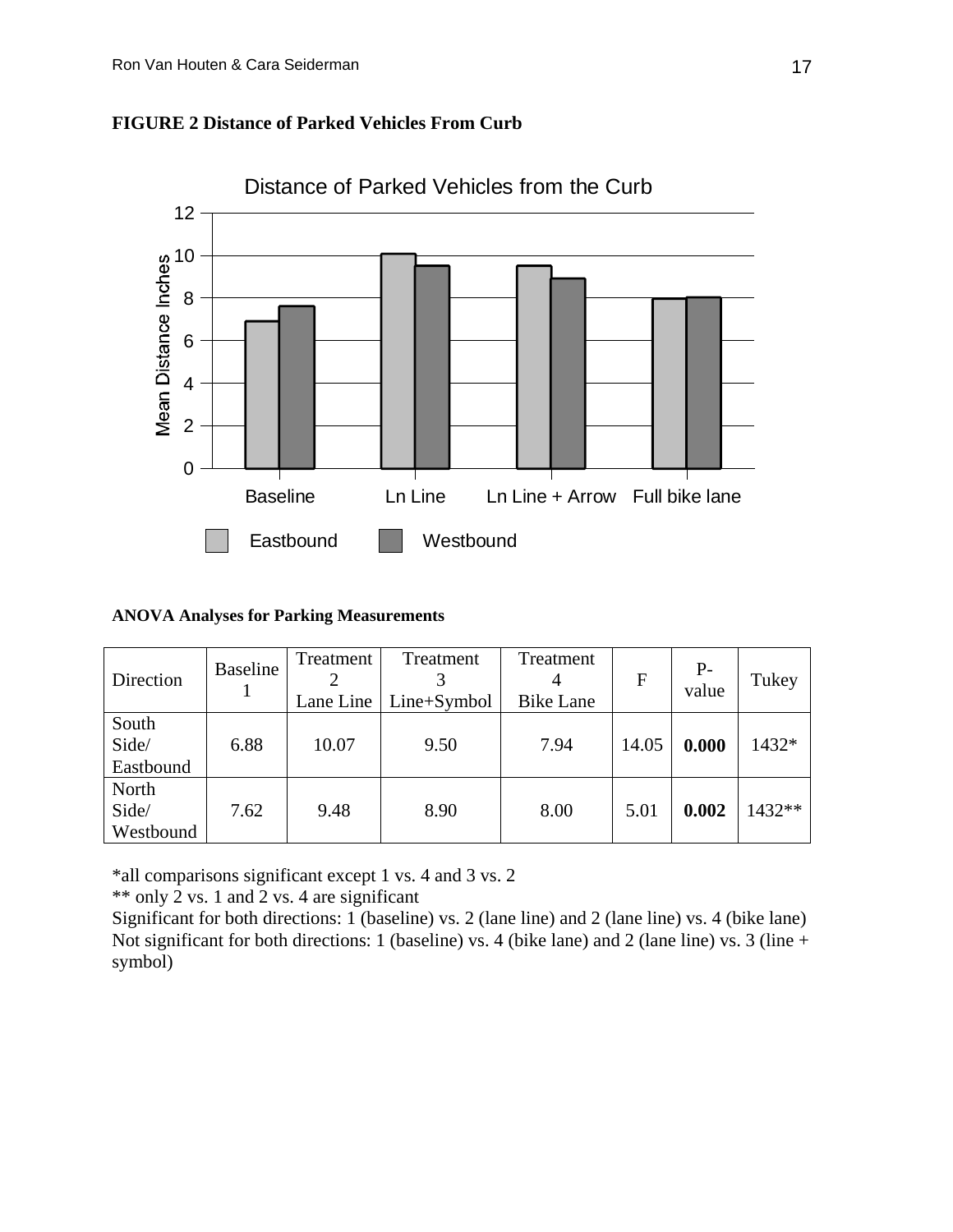

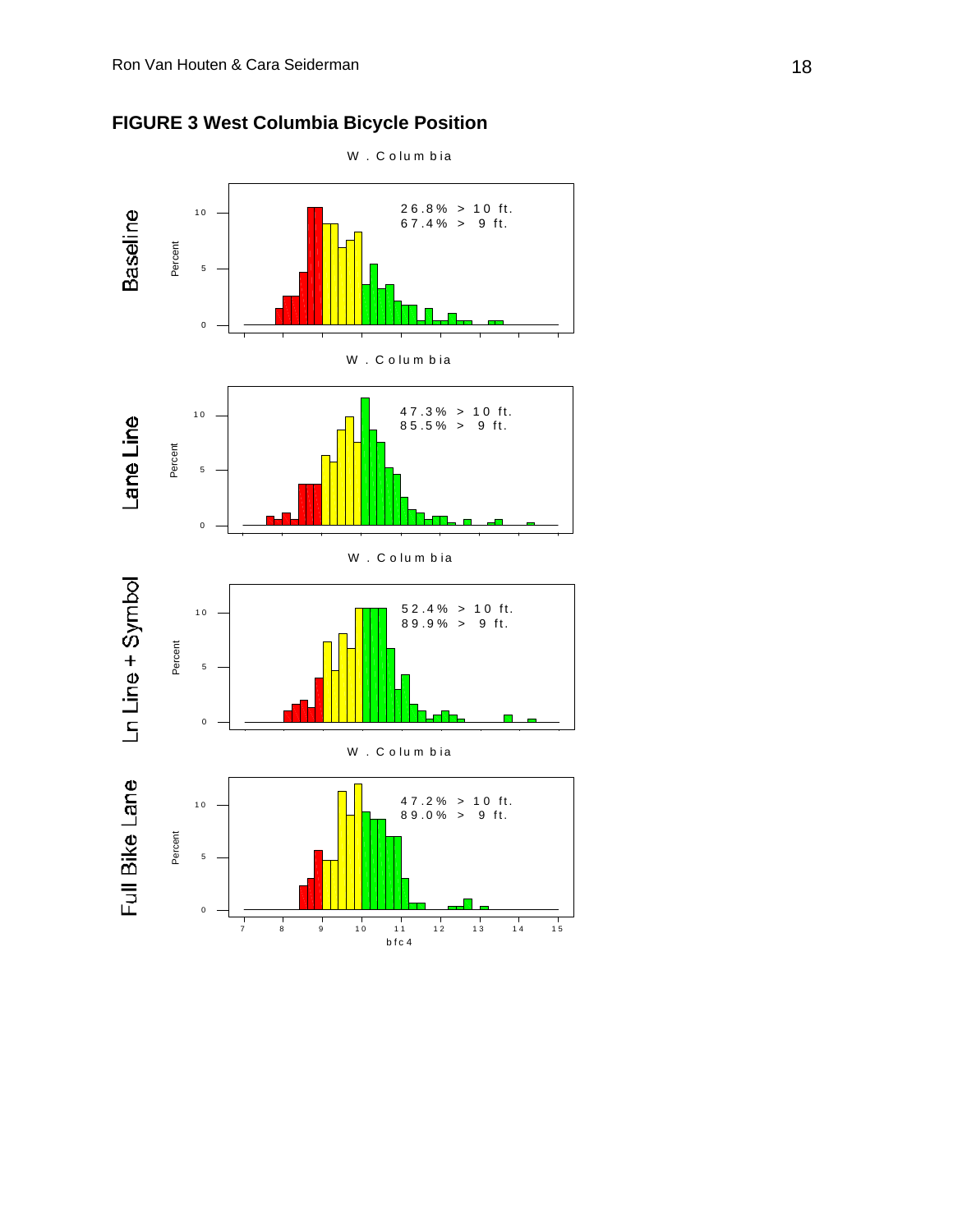

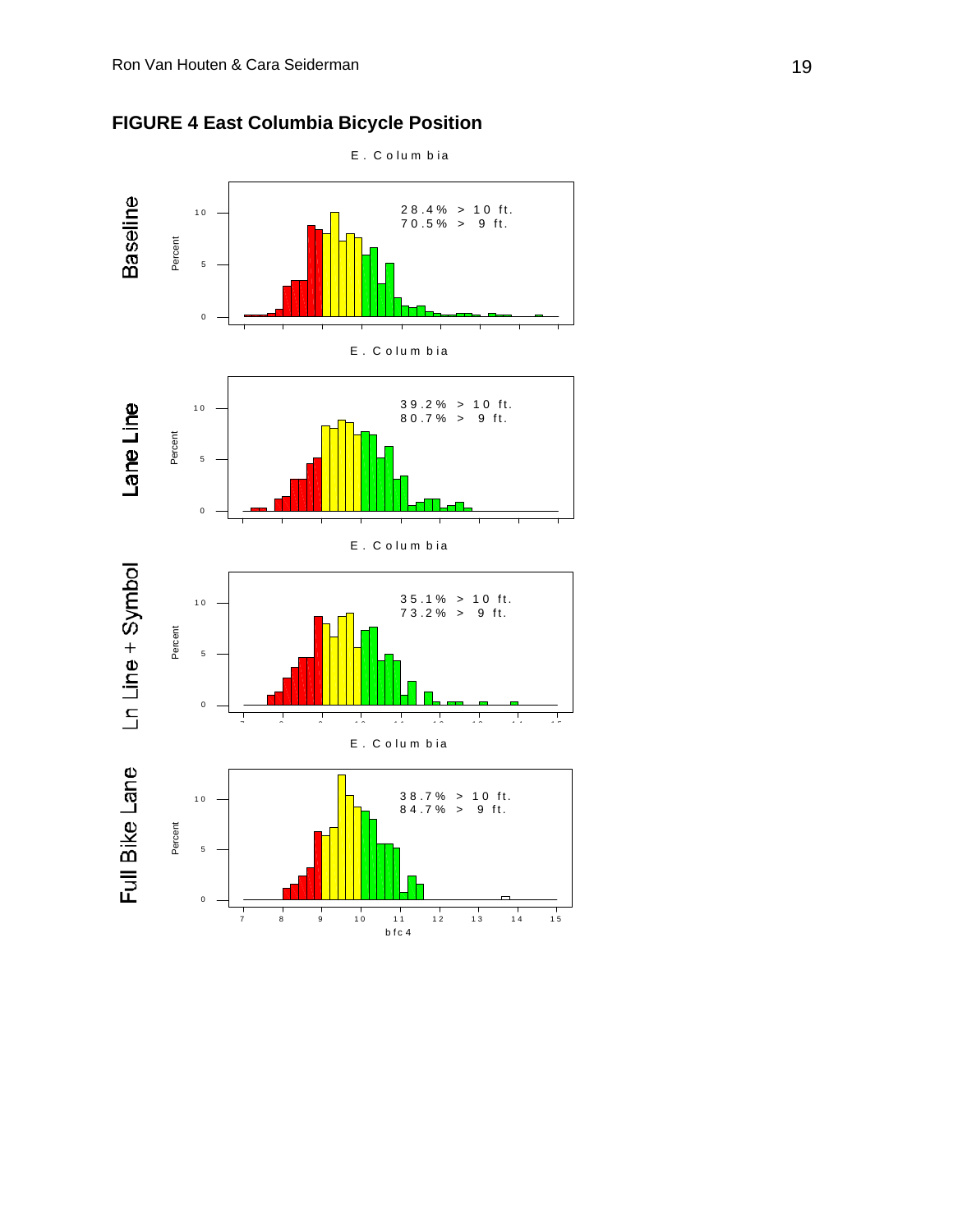

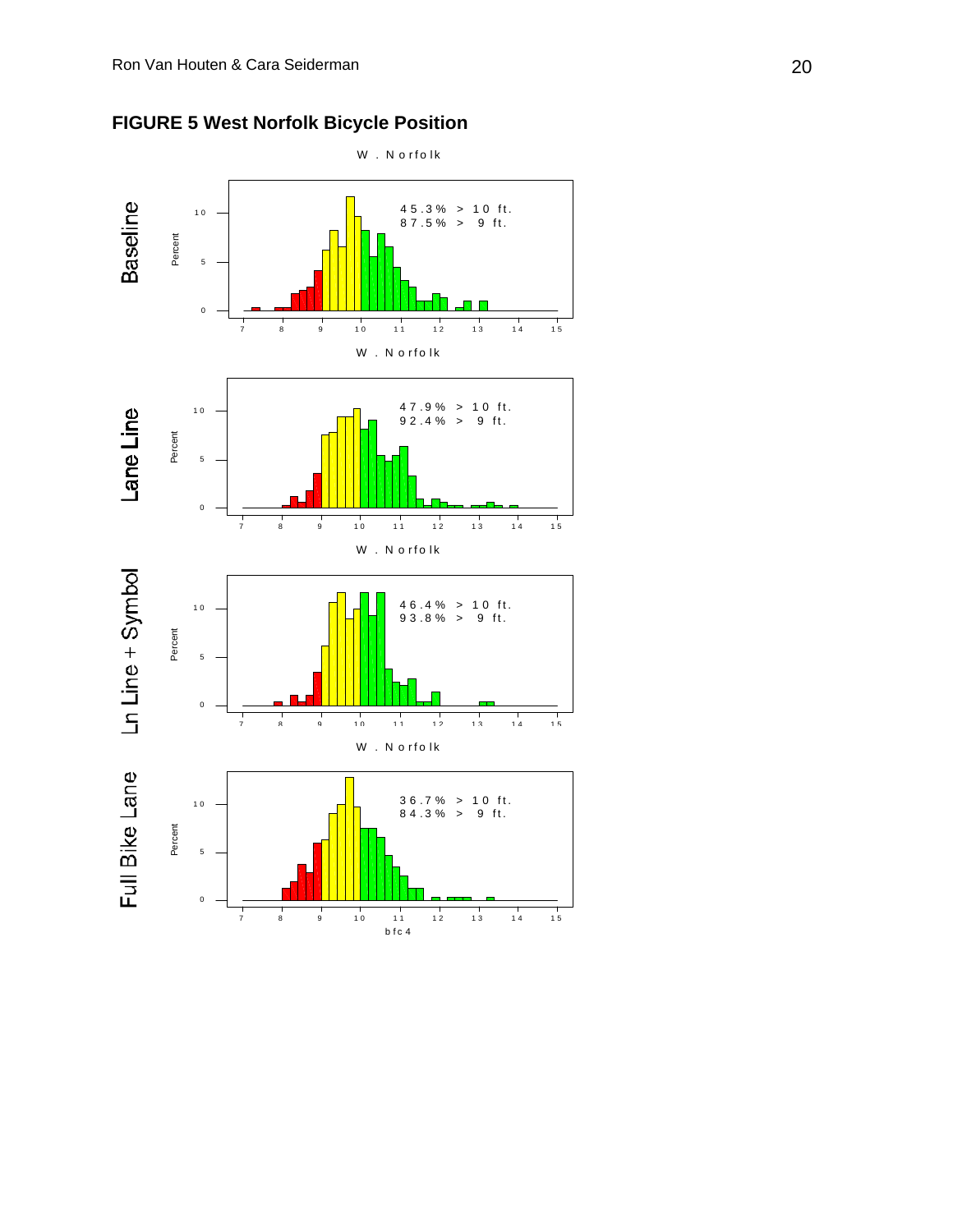$\mathbf 0$ 



7 8 9 10 11 12 13 14 15 bfc 4

**NET RE** 

**IN** 

**FIGURE 6 East Tremont Bicycle Position**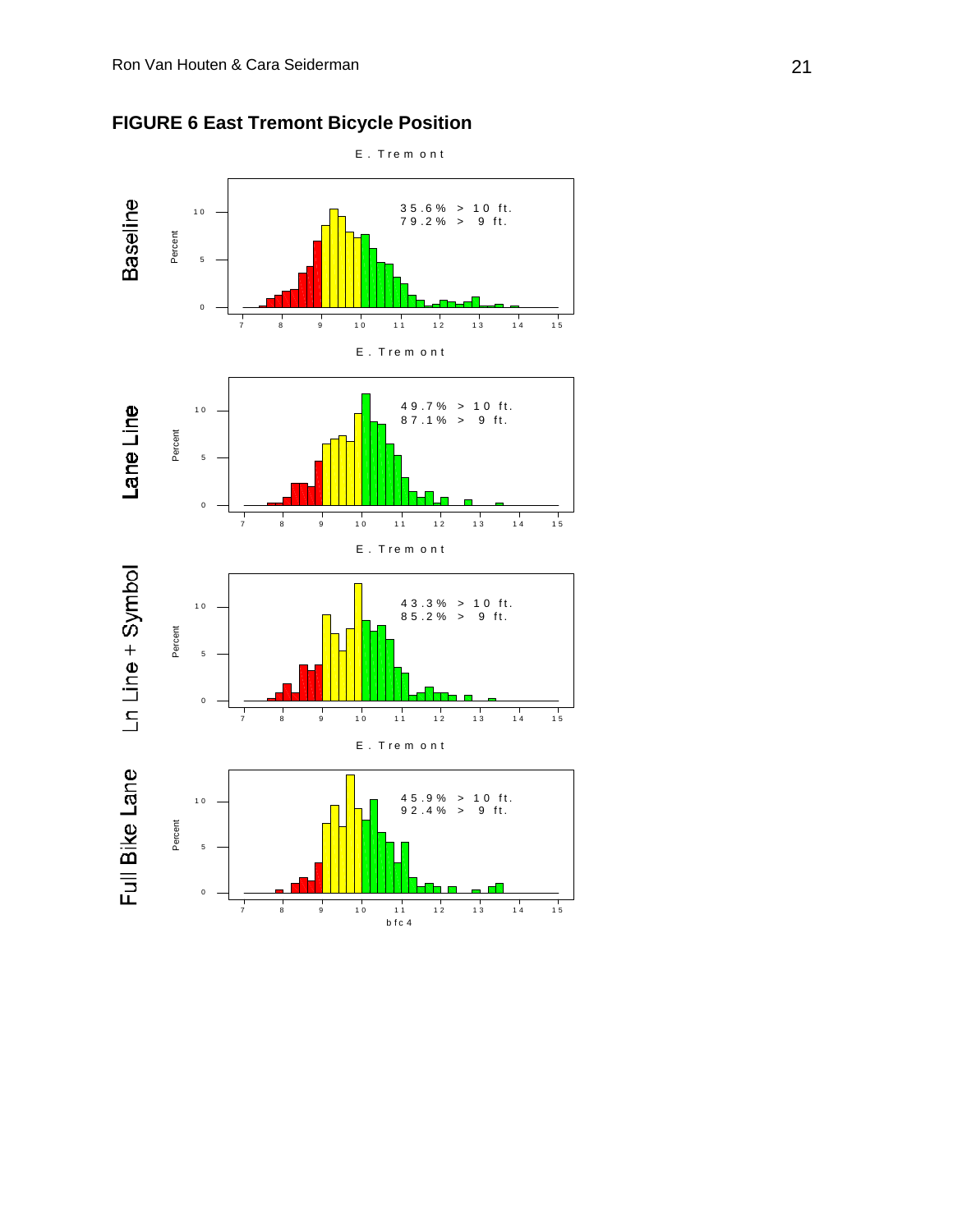

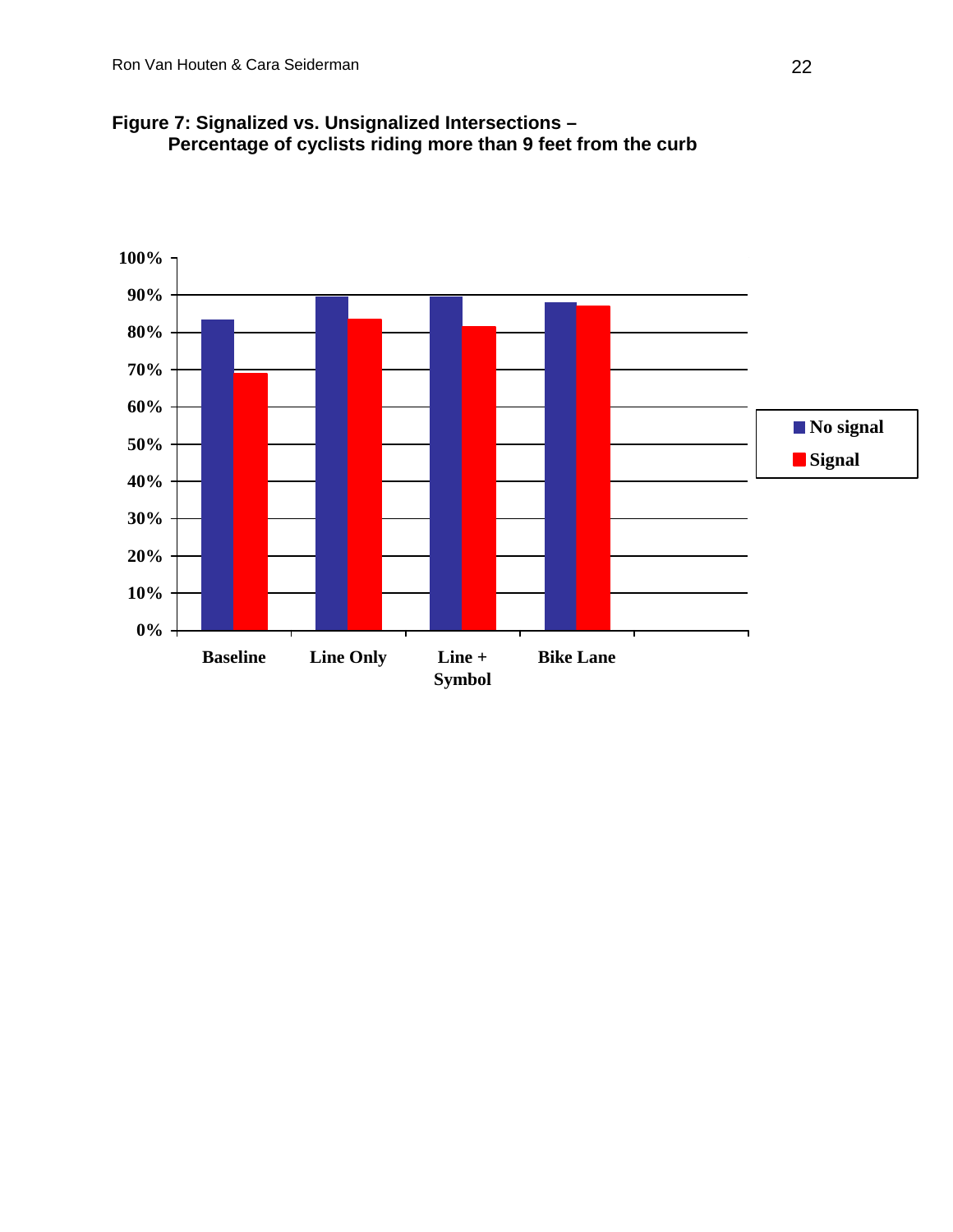# **FIGURE 8 Bicyclist Survey Results – Before (top) & After (bottom) Surveys**



**Suggestions for improvement**

Percent of Respondents Ranking the Choice #1







(optional bike lane marking)



D: Full Bike Lane